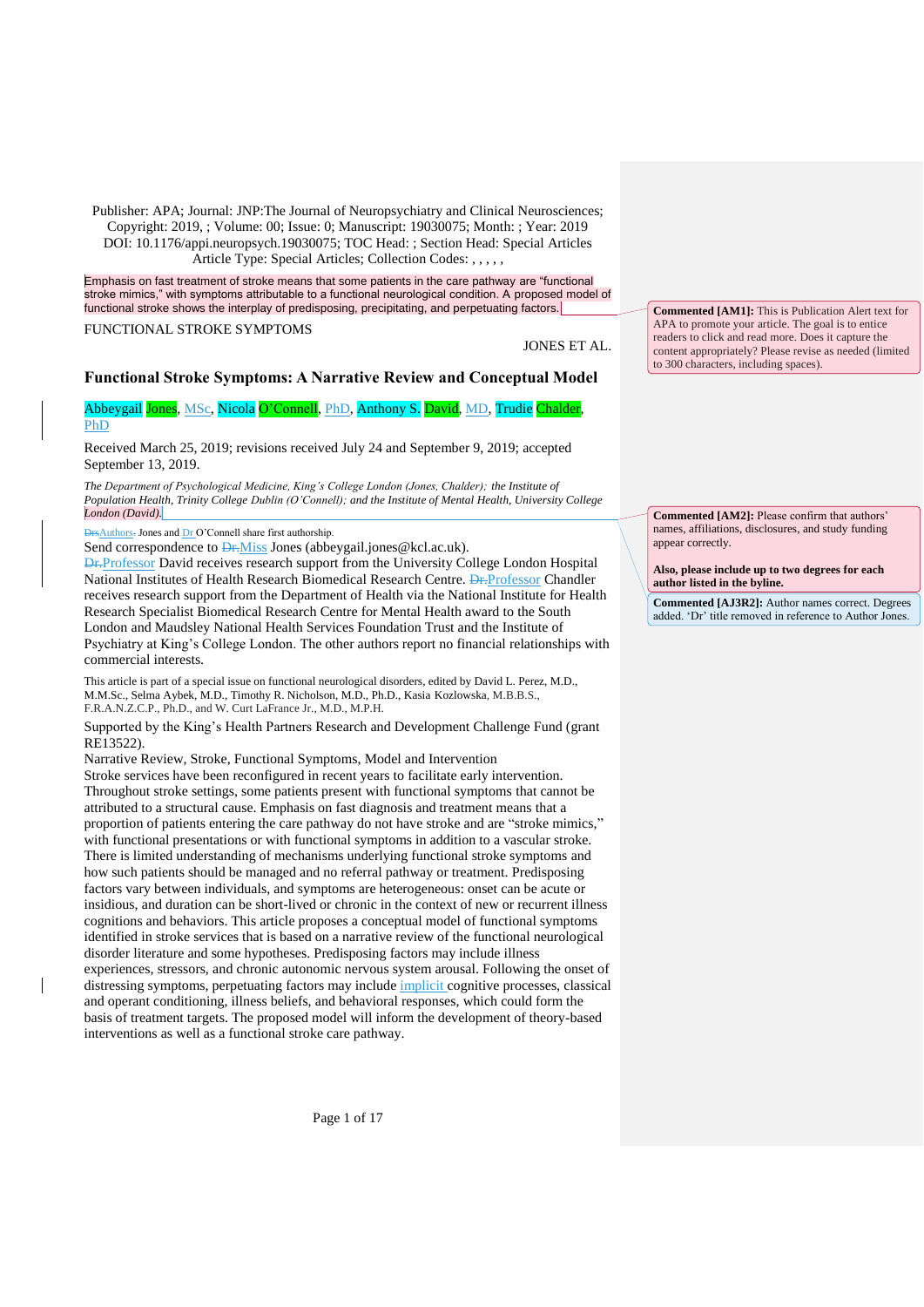Stroke is a medical emergency requiring identification and treatment within a critical time frame. Many stroke services have undergone reconfiguration to improve clinical outcomes. For example, in 2010, the National Health Service in England centralized stroke services in large metropolitan areas, leading to decreases in mortality and reductions in health care costs (1). The time-critical nature of stroke intervention results in a low threshold for patient admissions; consequently, a percentage of patients in stroke care pathways will not have stroke but are "stroke mimics." A proportion of these are "medical mimics," whose symptoms are attributable to medical conditions, such as Bell's palsy, migraine, and syncope. The remaining stroke mimic patients are "functional stroke mimics" (FSMs), whose symptoms are inconsistent with structural damage or physical disease and are attributable to a functional neurological condition (2). This includes a subset of patients with symptoms that match a DSM diagnosis of conversion disorder (DSM-*5* 300.11) or an ICD-10 diagnosis of dissociative  $\frac{1}{2}$  [conversion] disorders (F44), but who are unlikely to receive such diagnoses in U.K. stroke settings.

Evidence from large single-center studies suggest that up to 26% of patients with suspected stroke are mimics  $(3)$  and up to 8% are FSMs  $(2, 4)$ . Functional presentations to stroke settings are an underrecognized and under-researched health care issue. Importantly, functional stroke symptoms can also occur in patients with vascular stroke. A previous study reported that a quarter of patients with functional motor symptoms had a comorbid organic movement disorder (5), and a review of evidence concluded that a third have history of neurological disease  $\overline{(6)}$ .

## **IDENTIFICATION OF FUNCTIONAL STROKE SYMPTOMS**

Generally, functional symptoms are more common in women, and a recent meta-analysis confirmed this pattern in FSMs (2). Patients with functional stroke are, on average, younger than those with vascular stroke and younger than medical stroke mimics  $(2, 7)$ , but they are older than patients in neurology clinics with other functional syndromes (8). A recently published meta-analysis indicates that patients with functional stroke presentations are more often identified in acute stroke services, compared with community settings or ambulance services<del>, for example</del> (9). Once patients are in the stroke care pathway, multidisciplinary stroke experts investigate symptoms using detailed neuroimaging techniques, clinical examinations and physiofunctional assessments before reaching any diagnosis (see box). Analysis of stroke admission data has shown that approximately a quarter of FSMs report a history of functional complaints (10). Patients with functional stroke present with a full range of symptoms, compared with patients with vascular stroke (2). Gargalas et al. (11) found that FSMs present with more weakness and more speech and sensory disturbance, but symptomatic features were not a reliable way of distinguishing FSMs from those with vascular stroke. It is not known whether vascular stroke patients with comorbid functional symptoms present with similar clinical features.

## **HETEROGENEITY**

 $\overline{\phantom{a}}$ 

 $\overline{\phantom{a}}$ 

FSMs are a heterogeneous patient group. Presenting symptoms range in form and severity and can occur in one or multiple modalities (2). Case series and retrospective studies (12, 13) have shown that functional stroke-like symptoms can have a sudden or more insidious onset, with acute onsets more often associated with anxiety. Moreover, symptoms may be transient or develop into a more chronic condition. This heterogeneity is a challenge when developing a conceptual model of functional stroke symptoms. Further evidence for these patterns is expected from a recently completed prospective study currently under way. Predisposing and precipitating factors may vary between patients who have only functional presentations

**Commented [AM4]:** OK as revised? If the revision is not accurate, please make additional edits to clarify.

**Commented [AM5]:** Figure 1B was uploaded as a picture file. But it was not called out or referred to anywhere in the text. Per Journal style guidelines and specifications, it was retyped as a box graphic. It seemed appropriate to call out the box early in the text, and it was called out here. Please feel free to move the callout elsewhere. (However, it cannot be referred to as a figure.)

**Commented [AJ6R5]:** Please can the box and Figure 1 be positioned together at publication – the highlighted text in the box corresponds with the colour of the text boxes in the figure. The case example was designed to demonstrate the model diagram in context.

**Commented [AM7]:** OK as revised? If the revision is not accurate, please make additional edits to clarify.

Page 2 of 17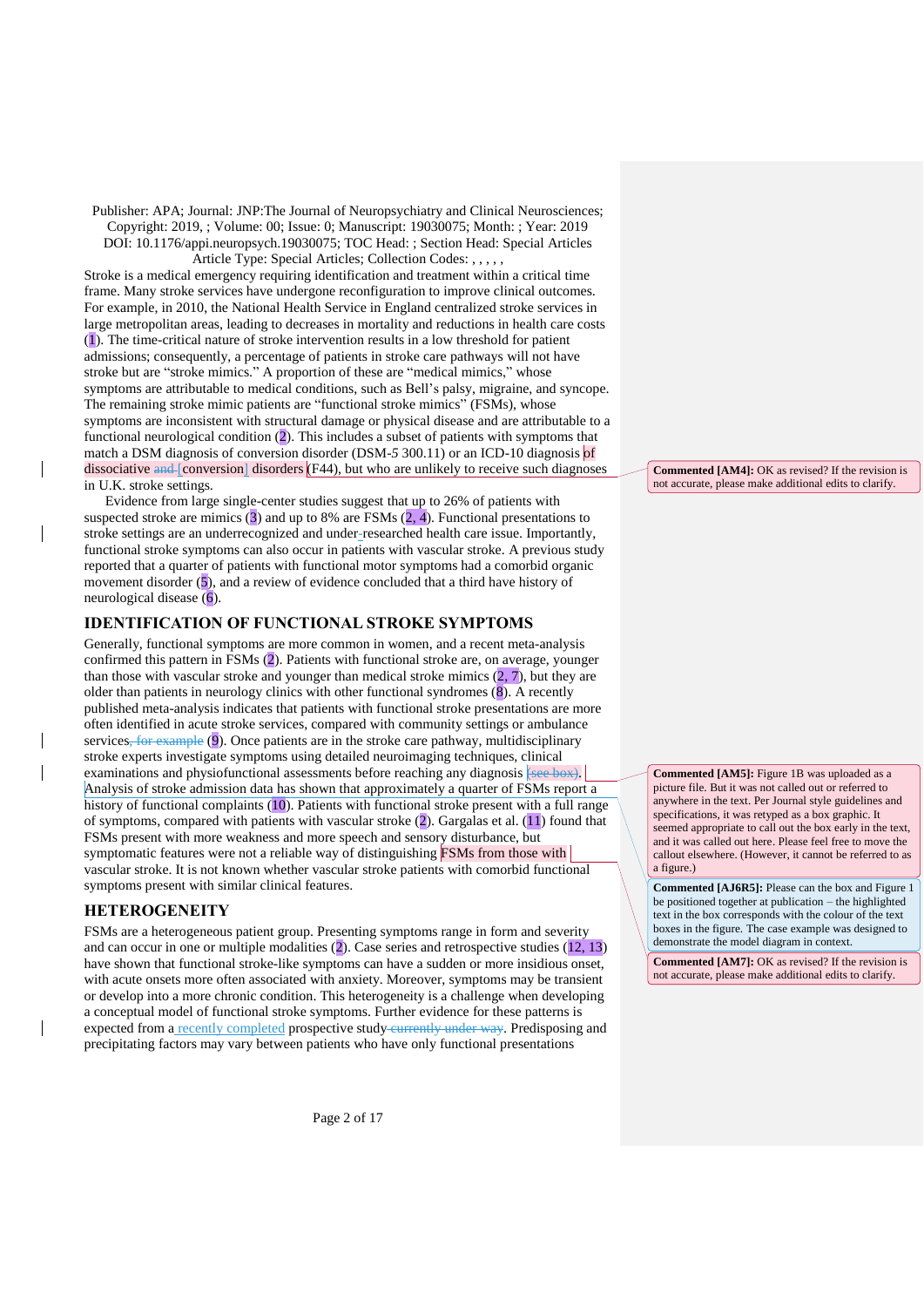Article Type: Special Articles; Collection Codes: , , , , ,

versus those who have significant functional symptoms alongside a vascular stroke and between individuals with acute versus chronic syndromes. The extent of such variation is poorly quantified.

# **RATIONALE**

Across all health specialties, functional symptoms are poorly understood by patients and practitioners. Patients often enter a medical "no man's land," never receiving a full explanation for their symptoms, which negatively affects health outcomes  $(14, 15)$ . In neurological populations, patients with functional seizures have been found to wait an average of 7.2 years for a diagnosis (16), although this evidence requires updating. Clinicians report that they avoid giving functional diagnoses because of a lack of perceived expertise and concern that consultations could become unpleasant and confrontational (17). Although pursuing the "ultimate cause" of symptoms is not always helpful or necessary for successful recovery, patients should expect a robust explanation for their symptoms; instead, patients report worries that they will be perceived as time wasting, and some believe that their clinicians lack knowledge and awareness of their condition (18). These themes may be amplified within specialized acute stroke services, where there is less time to engage and build doctor-patient rapport. Compared with other patients on the stroke ward (11, 19), those with functional stroke presentations have shorter lengths of stay (20). Löwe and Gerloff (20) have argued that this limits the chance of patients' receipt of a thorough assessment, a positive diagnosis, and time to adjust to distressing neurological symptoms. These issues indicate a need for an accessible and efficient formulation that clinicians can adopt to engage in meaningful conversations about patients' symptoms and that can guide referral decision making.

Many explanatory models for functional symptoms are available (21). However, because of significant heterogeneity between different functional disorders and individual differences within syndromes (22), there is a demand for functional symptom–specific models. Understanding and approaching FSMs entail requires some unique considerations: namely, the acute context of their presentation and the strong social and medical response to symptoms. Moreover, clinicians are performing assessments and providing diagnoses not in outpatient or clinic settings but in emergency settings or on wards with an intense turnover of patients. Therefore, an explanatory model of functional symptoms adapted to this specific medical context would be valuable.

This article presents a review of the literature relevant to understanding functional stroke symptoms. Concordant with the Research Domain Criteria Initiative (23), we present a transdiagnostic model of functional symptoms in stroke, drawing on multiple domains. We describe predisposing and perpetuating factors that could inform future research and propose a possible care pathway. The heterogeneity of patients with functional symptoms will be considered throughout.

## **PREDISPOSING FACTORS**

## **Life Events and Trauma**

Illness experiences are framed by cultural and social contexts (24). Historically, functional symptoms were associated with psychological trauma and stress, and for a proportion of patients, these are important risk factors. A systematic review and meta-analysis of casecontrol studies reported an association between functional motor disorder (FMD) and maltreatment (25). Likewise, prospective studies have reported that functional neurological disorders (FND) have stronger associations with childhood sexual abuse and physical neglect than do organic disorders  $(26-28)$ . Experiences of sexual abuse are more common (though

**Commented [AM8]:** OK as revised? If the revision is not accurate, please make additional edits to clarify.

**Commented [AM9]:** OK as revised? If the revision is not accurate, please make additional edits to clarify.

**Commented [AM10]:** OK as revised? If the revision is not accurate, please make additional edits to clarify.

Page 3 of 17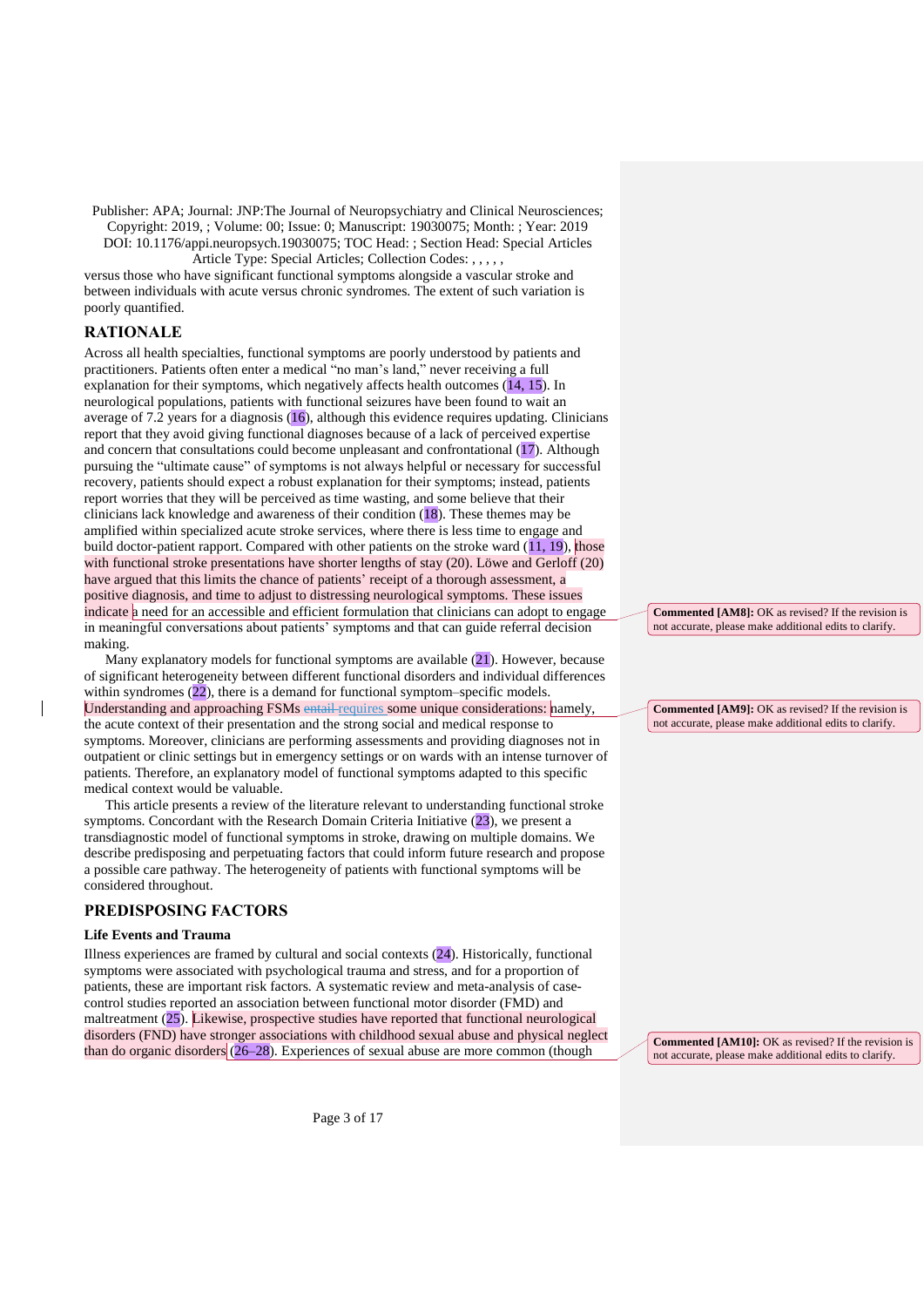not invariable) in patients with FND, compared with patients diagnosed as having depression and healthy controls, and a greater proportion of patients diagnosed as having FND report severe life events in the month prior to symptom onset (29). Certain events may be more common in these patients—for example, experiences of emotional neglect, bullying, and other interpersonal problems (25–27, 30). Changes to the FND diagnostic criteria reflect findings that stress, abuse, or trauma are sufficient but not necessary for the occurrence of functional symptoms (31). Supporting this change are findings from a recent study using medical records from a large psychiatric organization in London, which reported similar rates of childhood sexual abuse in FND patients and those with general psychiatric diagnoses (27). Therefore, although a thorough patient history is always important, evidence of past trauma or psychiatric comorbidity is not necessary for the diagnosis of functional stroke symptoms.

#### **Illness-Relevant Experiences and Social Environment**

A review of evidence suggests that experiences of organic illness can influence later functional symptoms (32). A high proportion of FMD patients and patients with functional seizures have a history of organic movement-neurological disorders, physical injury, or surgery (6, 33), and injury to the affected limb has been found to be associated with acute onset of functional weakness (34). A systematic review of functional motor and sensory symptoms reported physical injury in 37% of patients prior to symptom onset (35). It is noteworthy that injury was more likely to be reported prior to functional paraparesis (35), which might indicate that different triggers are relevant to lateralized or hemiplegic presentations, as seen in FSMs. Analyses of data from a national birth cohort study showed that poor parental health during adolescence was longitudinally associated with medically unexplained symptoms occurring in adulthood (36). This research indicated a role for symptom modeling in FND etiology, which we expect applies to functional stroke.

Exposure to stroke or cardiovascular disease, in immediate social circles or in oneself, may predispose individuals to functional stroke symptoms, because a lay understanding of bodily function informs presenting symptomology and interpretation. Hypothetically, a history of stroke may bias a patient's response to harmless sensory symptoms, which could contribute to the occurrence of functional stroke symptoms. Another likely predisposing factor is the presence of known stroke risk factors, such as hypertension (11, 19, 32). Individuals (and physicians) may be primed to expect stroke symptoms if told that their risk of stroke is increased and may misinterpret bodily sensations accordingly (see the section below on cognitive biases). A contemporary model outlines how illness experiences and expectations are neurally encoded and are then key to the generation of functional symptoms, which may explain why particular symptoms occur in an individual patient (37). Exposure to stroke-related illness needs to be assessed in FSMs.

The wider social context may also act as a predisposing factor for functional stroke. Löwe and Gerloff (20) suggested that cultural beliefs are a vulnerability factor in the development of functional symptoms and **access** use ofto health care services. In a consecutive case series in a Middle Eastern hospital, patients of Arab and African ethnicity reported twice the rate of functional stroke, compared with those who were Eastern, Asian, or Western, although this effect may also be partly explained by socioeconomic status (38).

Public health campaigns that aim to raise awareness of stroke symptoms have been shown to result in increased visits to stroke websites, calls to helplines, visits to emergency departments for stroke symptoms, and rates of thrombolysis treatment (39). Although such effects may be short term (40), it is plausible that such campaigns influence presentations of functional stroke symptoms. Careful prospective controlled studies of such campaigns are needed to test this hypothesis scientifically.

**Commented [AM11]:** OK as revised? If the revision is not accurate, please make additional edits to clarify.

**Commented [AM12]:** OK as revised? If the revision is not accurate, please make additional edits to clarify.

**Commented [AM13]:** OK as revised? If the revision is not accurate, please make additional edits to clarify.

**Commented [AM14]:** Would it be clearer to change this to "use of health care services"? Or "seeking of health care services"? It is not quite clear how a belief would affect access – which seems to be a characteristic of the service (accessible or not accessible), rather than the person.

**Commented [AM15]:** OK as revised? If the revision is not accurate, please make additional edits to clarify. **Commented [AM16]:** OK as revised? If the revision is not accurate, please make additional edits to clarify.

Page 4 of 17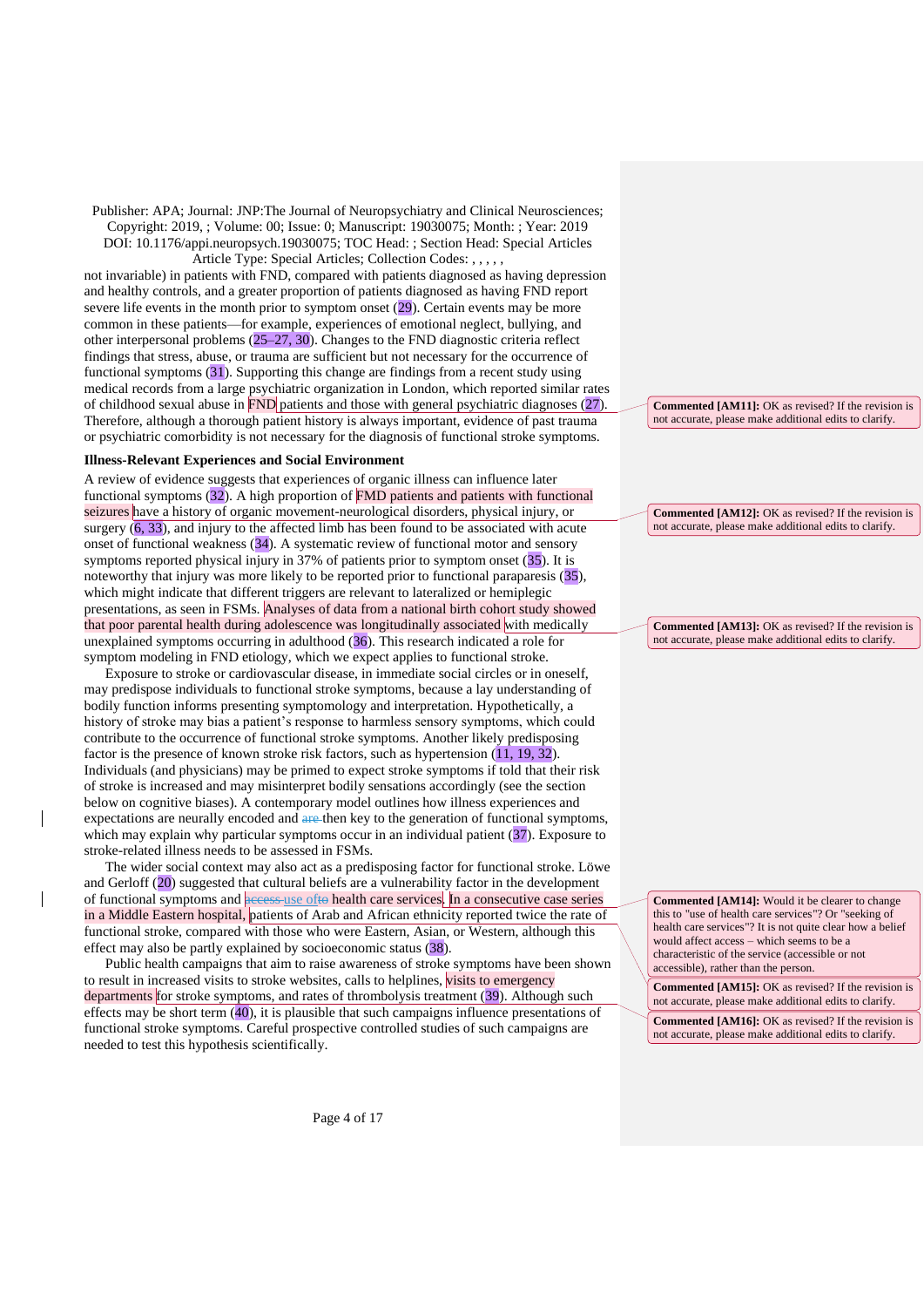### **Chronic Activation of Stress Pathways**

Biological stress pathways are implicated as risk factors for functional symptoms. Aybek et al. (41) reported a correlation between life events, cortisol, and  $\alpha$ -amylase levels in FND patients but not in controls. Furthermore, FND patients have higher baseline cortisol and  $\alpha$ amylase levels, compared with healthy controls (41), suggesting chronic activation of biological stress pathways, which may precede symptom onset. Activation of stress pathways may therefore have a similar role in predisposing individuals to functional stroke symptoms, although evidence is currently limited.

## **Other Potential Predisposing Factors**

Across the functional disorder literature, there is a growing consensus that in addition to the social and biological factors mentioned, patients are predisposed to functional symptoms by premorbid cognitive biases  $(37, 42, 43)$  and aberrant emotion processing  $(44)$ . In their integrative conceptual model of functional seizures, Reuber and Brown (45) suggested that preexisting mental representations of symptoms form a "scaffold" for functional symptoms, which is activated when symptoms occur. We suggest that a similar process occurs in functional stroke, where, for example, a memory of a past ischemic event may evoke a pattern of stroke-like symptoms. However, in this review, we emphasize the role of cognitive and emotional processes as perpetuating factors which become salient after the occurrence of symptoms, rather than predisposing factors symptom onset (Figure 1 and Box), which become salient after the onset of symptoms.

## **PRECIPITATING FACTORS**

#### **Acute Stressors**

Compared with patients with depression or healthy controls, patients with functional diagnoses report more life events prior to symptom onset (29). Keynejad et al. (31) suggested that patients with high biological propensity for functional symptoms may be at risk following a relatively minor stressor, compared with individuals with low biological susceptibility, who may be at risk only after exposure to a severe stressor. In addition to acting as predisposing risk factors, physical illnesses may act as a precipitating event for a proportion of FSMs. In interviews, 80% of FMD patients reported physical events, such as illness, injury, or infection, in the preceding 3 months, and physical injury to the symptomatic limb was reported by 20% of patients with sudden-onset weakness (12, 33). Such events are acute stressors in themselves, and they also influence the interpretation of symptoms, potentially increasing the likelihood of perceiving symptoms as threatening. A study using clinical data is currently under way that may determine the proportion of patients who experience physical events prior to functional stroke symptoms, which will add to existing evidence suggesting that physical events are common in cases of functional stroke-like symptoms.

### **Physiological Arousal**

Initial stroke-like symptoms are likely a result of physiological arousal, which is misinterpreted and drives further physical symptoms (**Figure 1**). In retrospective interviews, 59% of patients with sudden-onset functional weakness reported symptoms of panic (34). In another retrospective study, 38% of  $FMD$  patients reported a panic attack at the onset of symptoms (33). Persons experiencing such symptoms would likely believe that they were indicative of a serious medical disease, particularly given increasing public knowledge about stroke. Anxiety triggers further autonomic system arousal, adding to initial symptoms. This leads to the testable hypothesis that anxiety symptoms are a more frequent accompaniment to

**Commented [AM17]:** OK as revised? If the revision is not accurate, please make additional edits to clarify.

**Commented [AM18]:** OK as revised? If the revision is not accurate, please make additional edits to clarify.

**Commented [AM19]:** OK as revised? If the revision is not accurate, please make additional edits to clarify.

**Commented [AM20]:** This passage is not quite clear – what becomes salient in this context? **Commented [AM21]:** This passage is not quite clear – what becomes salient in this context?

**Commented [AM22]:** OK as revised? If the revision is not accurate, please make additional edits to clarify.

**Commented [AM23]:** OK as revised? If the revision is not accurate, please make additional edits to clarify.

Page 5 of 17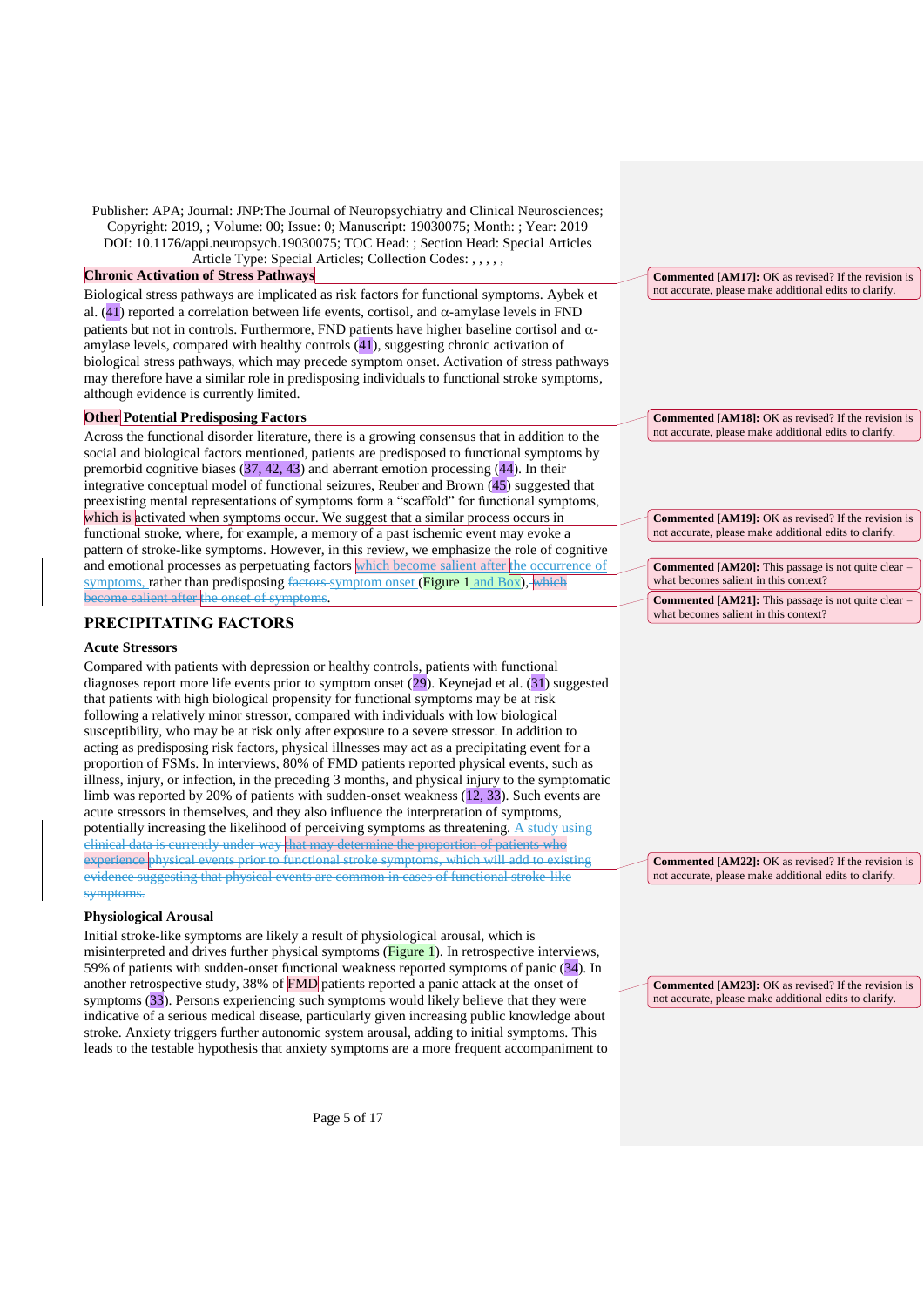Article Type: Special Articles; Collection Codes: , , , , ,

the onset of functional stroke symptoms, compared with vascular stroke and potentially other functional presentations. Work is under way to test this hypothesis.

## **Dissociative Processes**

Compartmentalization, a form of dissociation, may also play a role in the emergence of functional symptoms. In this account, symptoms result from disturbances in processes underlying consciousness and self-control, such as memory retrieval. Applying this theory, stroke-like symptoms arise from "the retrieval of inappropriate perceptual hypotheses from memory during the creation of primary (mental) representations" (46). For example, unexplained weakness wcould arise because as a result of the automatic memory selection of an movement task leading to inappropriate motor actionbehavioral program for a movement task.

## **PERPETUATING FACTORS**

## **Cognitive Biases**

## *Perception.*

Previous models of "unexplained" symptoms suggest that autopoietic cognitive and attentional processes are central to functional symptom maintenance (47). For instance, Deary et al. (47) suggested that persons with "medically unexplained" symptoms perceive somatic symptoms as threatening, noxious, and unpleasant—a bias termed "somatosensory amplification" (48). Observational studies have found associations between somatosensory amplification and number of somatic symptoms, and have reported that somatosensory amplification may mediate the association between symptoms and psychological distress (48). Similarly, perceptions of symptoms as more threatening and severe and low in personal control are associated with poor health-related quality of life in patients with functional seizures (49). Recent longitudinal studies have provided evidence that cognitive biases can precede functional symptoms. In an epidemiological study of women, catastrophic misperceptions of ambiguous bodily reactions were associated with greater risk of developing a somatoform disorder (43). However, a systematic review found that such cognitive biases had descriptive but not predictive validity, because most supporting research was limited to cross-sectional designs and small samples (42). Overall, evidence currently implicates perception biases as important symptom-perpetuating factors. In the case of FSMs, biases in the initial perception of functional stoke symptoms are likely to affect the interpretation of ongoing symptoms and help-seeking behavior.

#### *Attributions and beliefs.*

Relatedly, patients with functional versus organic disorders differ in their symptom attributions. Patients with functional motor symptoms have a more external locus of control (attribution style), compared with patients with weakness from neurological conditions (50). A case-control study revealed that patients with functional weakness were less than half as likely as those with organic weakness to attribute symptoms to stress (51). In functional stroke, the experience of distressing symptoms, followed by referral and admission to acute stroke services, coupled with intense medical attention and diagnostic tests, may shape organic illness attributions. Moreover, we have observed that patients seldom receive a clear, positive diagnosis of functional disorder; consequently, they are left with a poor understanding of their condition or a high level of uncertainty about their symptoms that can increase existing anxiety.

*Attention and expectation.*

**Commented [AM24]:** OK as revised? If the revision is not accurate, please make additional edits to clarify.

**Commented [AM25]:** OK as revised? If the revision is not accurate, please make additional edits to clarify.

Page 6 of 17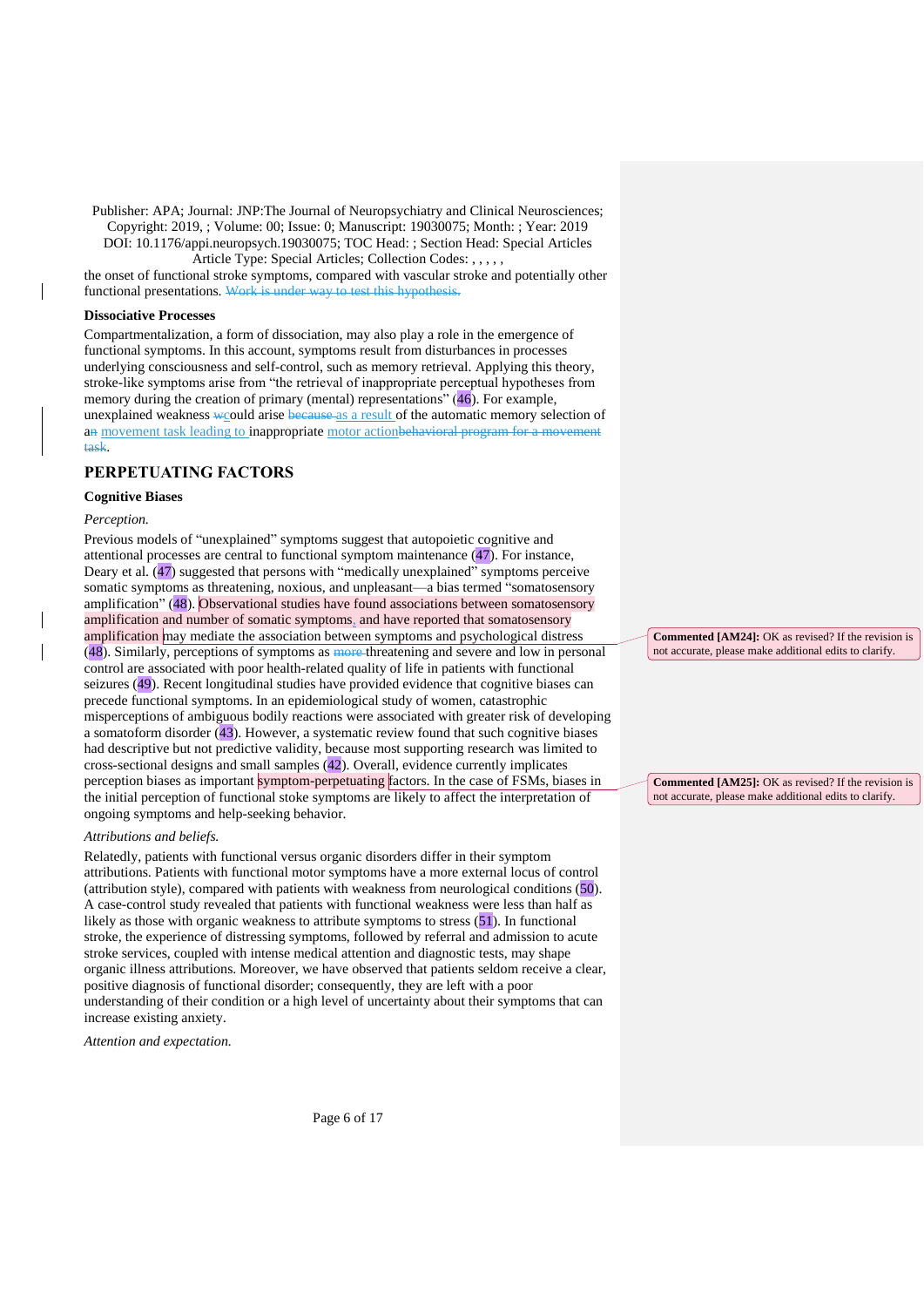Vigilance and attention to somatic symptoms can exacerbate functional symptoms by reinforcing perceptual and attributional biases (52). For instance, patients with functional tremor reported greater attention to their tremor, compared with patients with organic tremor (53). Patients with functional tremor also demonstrated a greater expectation of tremor symptoms, reporting tremor to be present 85% of the waking day, whereas actigraphy recordings revealed tremor to occur 3.9% of the time (54). Patients with organic tremor, however, reported symptoms as occurring 57% of the day, when they occurred only 24.8% of the time, according to actigraphy monitoring. These differences may well influence the effect that the symptoms have on the person's well-being and his or her beliefs about symptom severity. A systematic review of attention biases in persons with FND, chronic fatigue syndrome, and fibromyalgia reported decreased external-oriented attention, compared with healthy controls, indicated by difficulties with divided attention, multitasking, and information processing (55). Individuals with functional seizures experience increased attention to negative social cues or threatening stimuli, which can lead to avoidance behaviors that ultimately perpetuate symptoms (see below)  $(56)$ . Henningsen et al.  $(57)$  suggested that as symptoms become more chronic, symptom expectations become represented in neural pathways; subsequently, autonomic nervous system arousal produces sensory input to reflect predictions in order to reduce prediction errors and maintain homeostasis. Applying these concepts to functional stroke, we suggest a multilateral relationship between symptoms and cognitive biases informed by predisposing factors, whereby symptoms can elicit cognitive biases and be initiated or perpetuated by them (bidirectional arrows in Figure 1).

### **Emotion Processing**

A significant proportion of research emphasizes the role of emotion processing in functional disorder etiology. Compared with healthy control subjects, patients with functional seizures experience difficulties in emotion identification, selection and implementation of regulation strategies, and accurately appraising external emotion information (58). A systematic review of experimental studies provided neurobiological support for these findings; during emotion experimental tasks, functional symptoms were found to be associated with increased limbic and motor region activation, and aberrant prefrontal and paralimbic activation were  $\frac{1}{\text{associated with functionally connected}}$  connectedions to motor areas (44). Compared with healthy controls, FND patients showed increased activity and connectivity between the amygdala and supplementary motor area during the recall of stressful events or when responding to negative emotions or emotive faces (59, 60). Subsequently, Pick et al. (44) suggested that aberrant emotion processing mediates associations between environmental risk factors and functional symptoms. Moreover, such aberrant neural activity has shown associations with symptom duration and severity (59), indicating a neurophysiological pathway for persistent functional symptoms. Overall, findings indicate suggest that emotion-related processes play a key role in functional symptom maintenance and form an important treatment target, but this has not been explored in FSMs.

The three-systems model (TSM) provides a framework to understand the mechanism through which functional stroke symptoms are reactive to external events via emotional behavior (61–64). The TSM suggests that individual emotional responses reflect the unique pattern of three discordant components: subjective cognitive states, physical arousal, and behavioral responses, with each component having a different loading (65). We postulate that individuals with functional stroke symptoms demonstrate an emotional response pattern loaded heavily on physiological components. As such, functional stroke symptoms can be conceptualized as autonomic reactions to a life event or social context, with varying degrees of concordance from cognitive (e.g., worry, catastrophizing) and behavioral (e.g., avoidance,

**Commented [AM26]:** OK as revised? If the revision is not accurate, please make additional edits to clarify.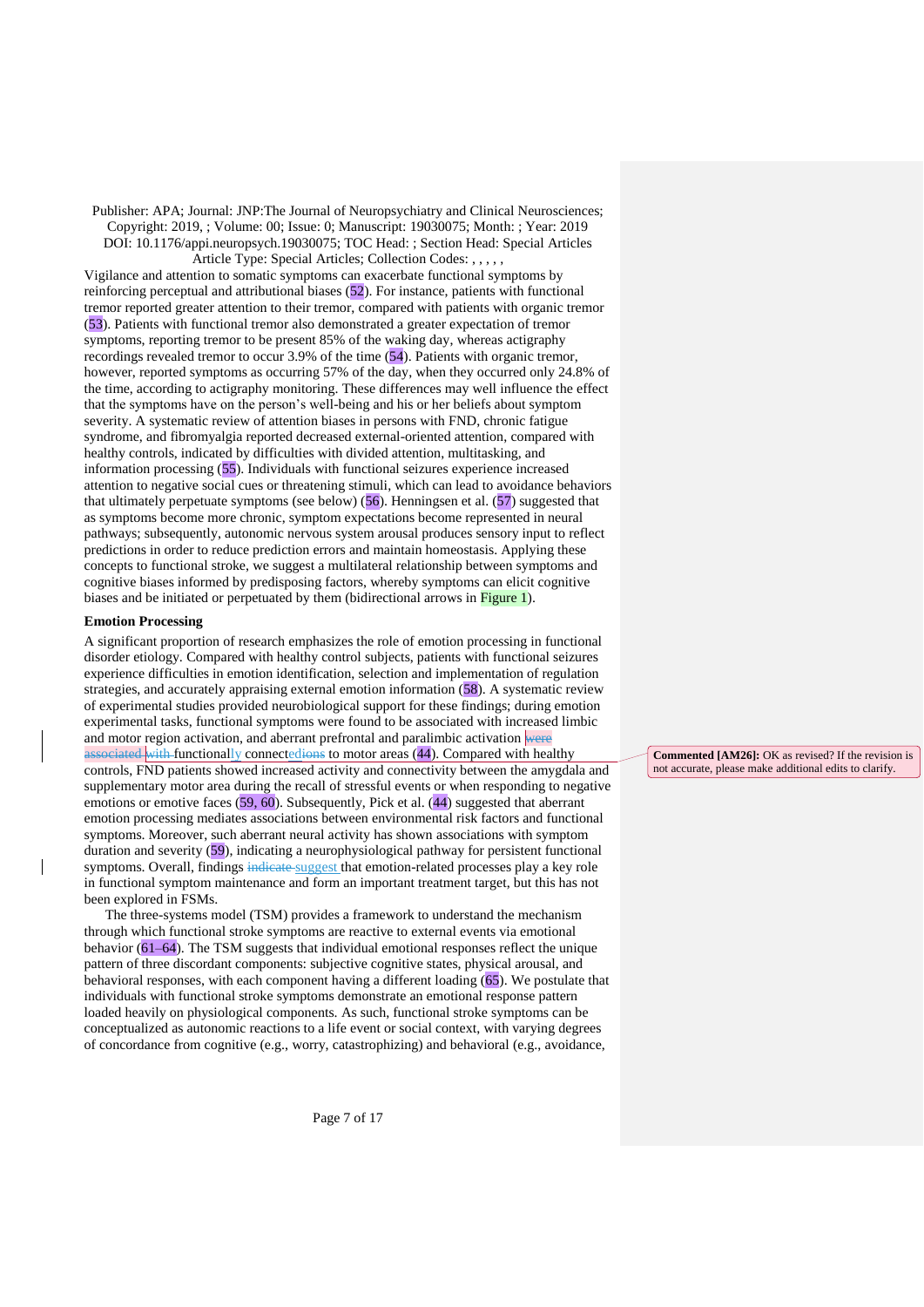Article Type: Special Articles; Collection Codes: , , , , ,

help seeking) components. The TSM can account for the heterogeneity of patients with functional symptoms. Those whose emotional responses are dominated by physiological and behavioral components may be more likely to interpret symptoms as a deterioration in physical health, because they do not experience corresponding subjective cognitions (e.g., "I feel anxious"). Patients with concordant cognitive components may be more likely to attribute symptoms to stress or emotional states. These differences have important implications for treatment (66).

#### **Stress Response**

As symptoms continue and interfere with daily life, classical conditioning offers an explanation for how stress and functional symptoms can become coupled (32, 61). Physiological responses to stress (e.g., somatic symptoms) can become a conditioned response, and over time, the threshold for the physiological response falls until symptoms occur in response to minor stressors or even the memory of an event (32).

## **Social Context and Response to Symptoms**

Stroke-like symptoms are understandably associated with a set of acute responses from patients, caregivers, and medical health professionals concerned about the possibility of serious cerebrovascular events. In the immediate aftermath of functional stroke symptoms, patients may experience intense medical attention, emergency hospital admission, and extensive physical assessments and treatment  $(13)$ . Our systematic review  $(9)$  and previous studies (38) indicate have reported that rates of functional symptoms are higher in acute medical services, compared with community settings, and are identified to a greater extent in samples receiving thrombolysis, compared with samples not thrombolysedreceiving thrombolysis. Learning theory can provide an explanation for how such responses perpetuate symptoms. Symptom-related beliefs and behaviors are easily and quickly internalized as they are associated with positive reinforcers and negative consequences (67). Urgent responses from health professionals reinforce the perception of symptoms as serious and threatening and induce further anxiety. Care and attention received from family and friends can act as a positive reinforcer (68, 69). There is some evidence that the belief that stress is the cause of the symptoms is more common among patients' the relatives of patients with FND than among the patients with FND themselves, which meanings that relatives may encourage the patient to get more rest (70). It is also possible that to avoid further upsetting the patient, caregivers support patients' views and coping behaviors, even if they disagree. Relatives have been found to be more pessimistic regarding the potential duration of symptoms and the possible emotional impact of the symptoms (70). Levy et al. (67) reported that children whose parents had more anxious, attentive responses to somatic symptoms complained of more symptoms than did children whose parents gave less solicitous responses. Wives of men who had experienced mild stroke reported taking on a hypervigilant role, which can sustain anxiety around symptoms and prevent full recovery (71).

In response to ongoing symptoms and social reinforcement, patients can develop an illness identity that contributes to symptom maintenance  $(72)$ . This could be relevant for patients with more chronic functional stroke symptoms. Strong illness identities have been found to be associated with greater disability and poorer psychological outcomes in other functional patient groups, making illness identity an important treatment consideration (73).

## **Illness Behaviors**

Following illness or injury, patients adapt their behavior to reduce the risk of further harm, but such a process can inhibit recovery. In a prospective study of anxiety after diagnosis of a stroke or transient ischemic attack, phobic anxiety disorders were the most common anxiety

**Commented [AM27]:** OK as revised? If the revision is not accurate, please make additional edits to clarify.

**Commented [AM28]:** OK as revised? If the revision is not accurate, please make additional edits to clarify.

**Commented [AM29]:** OK as revised? If the revision is not accurate, please make additional edits to clarify.

Page 8 of 17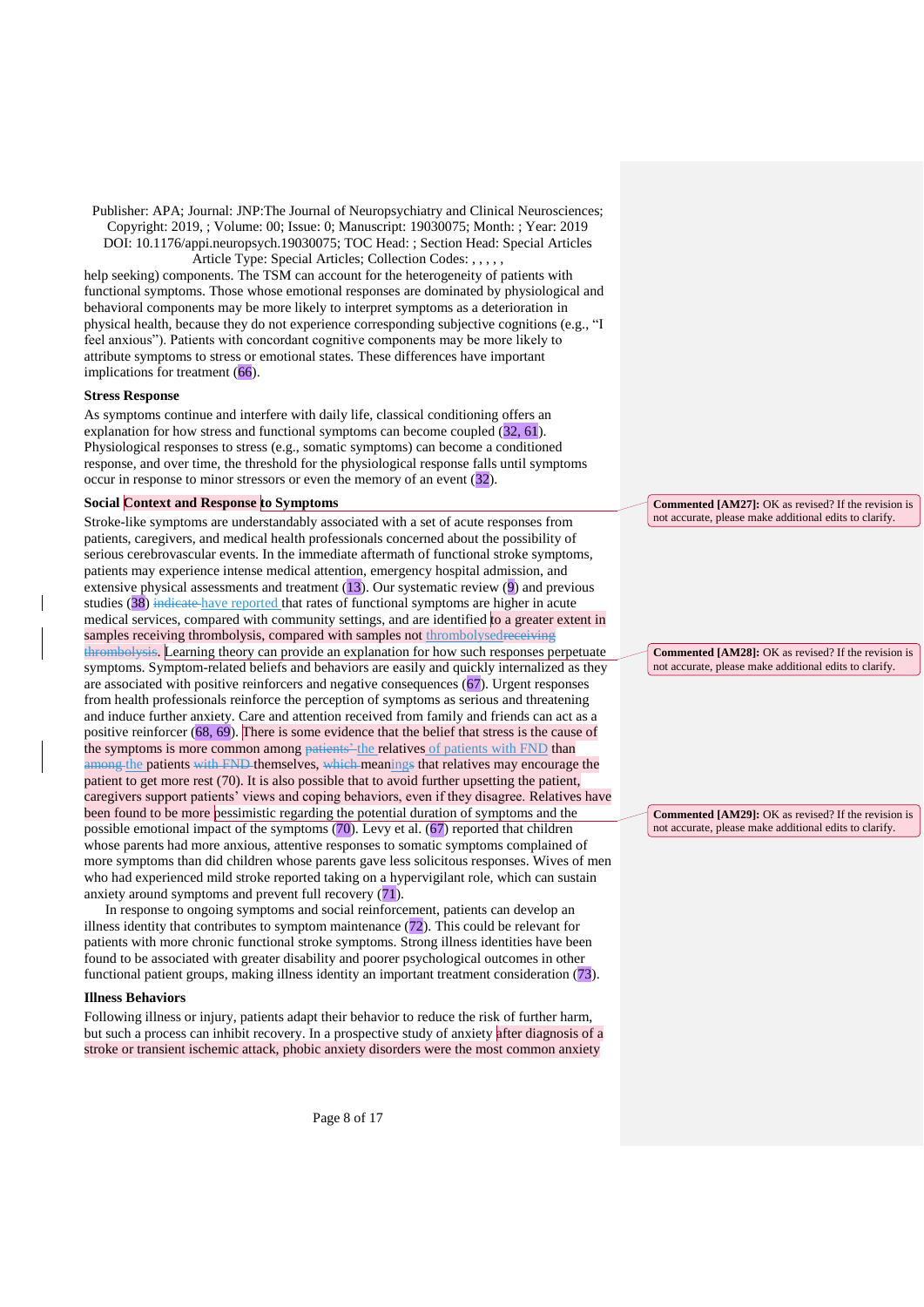Article Type: Special Articles; Collection Codes: , , , subtype (74). All anxious patients reported phobic avoidance in physical, social, and daily activities, and avoidance was associated with poorer quality of life, compared with patients who did not report avoidance  $(74)$ . The associations between avoidance and functional symptoms suggest that avoidance is a perpetuating factor that reinforces illness-related beliefs and illness identity (75, 76). Observational studies have shown that patients admitted to a hospital for stroke spent almost 50% of time resting in bed and only 13% of time doing activities to support physical mobility (77). Inactivity before and after discharge can lead to problems such as postural hypotension, muscle atrophy, and loss of strength (78, 79). Caregivers may also contribute to inactivity when they assist patients with daily tasks or encourage rest. These issues are also relevant to functional stroke symptoms. Patients who experience unilateral weakness avoid using the affected side, even when symptoms have subsided, which leads to loss of strength. Subsequently, subjective weakness and soreness occur when the muscles are used, which reinforces beliefs of physical damage and increases attention to any weakness in the limbs. Similarly, patients may experience lightheadedness when active after prolonged rest, which can be perceived as a possible sign of stroke and can lead to further activity avoidance. Finally, patients may become more alert to unilateral symptoms, checking for facial asymmetry or being hypervigilant of any potential stroke-like symptoms.

## **Summary of the Model for Understanding Functional Stroke**

Symptoms of physiological arousal, such as dizziness, palpitations, transient numbness, weakness, or fatigue, might ordinarily be normalized. However, in the context of particular predisposing and precipitating factors (i.e., illness-related experiences and significant life stressors), symptoms can be perceived as more sinister and can be attributed to physical injury or disease. Concurrently, increased attention is given to symptoms, and the reactions of caregivers and others reinforce beliefs that symptoms are indicative of a serious event. All these responses increase anxiety, which elicits further symptoms, help-seeking behavior, and other behavioral responses (45). In chronic cases, a cycle of symptoms, attention, anxiety, expectation, and cognitive and behavioral responses perpetuates symptoms and, in some patients, contributes to disability. It is likely that only parts of the suggested model (Figure 1  $\&$  Box) will apply to any individual patient, and during assessment, the model should be applied so that the patient is provided with an explanation that best reflects his or her experience.

## **IMPLICATIONS**

 $\overline{\phantom{a}}$ 

### **Stepped-Care Pathway**

Our model provides a preliminary theoretical framework with which to begin the design of a functional stroke care pathway, which could also benefit patients with stroke. Figure 2 shows a potential stepped-care pathway, similar to that previously recommended by the National Health Service Scotland (80), which we have adapted for functional stroke symptoms.

### **Assessment of and Communication About Symptoms**

First, our model can be used as an accessible tool for clinicians in stroke services to enhance their knowledge of functional stroke and communicate a model of understanding symptoms to patients. Considerable advice is emerging that is designed to inform neurologists about how best to manage FND, and this needs to be adapted and disseminated among stroke staff who work in this relatively unique neurology settings  $(81–83)$ . When possible, they should show by demonstration (e.g., drift without pronation and Hoover's sign) and by explanations that avoid the perception that functional symptoms are a "last resort" diagnosis (84). Stroke

**Commented [AM30]:** OK as revised? If the revision is not accurate, please make additional edits to clarify.

**Commented [AM31]:** OK as revised? If the revision is not accurate, please make additional edits to clarify.

Page 9 of 17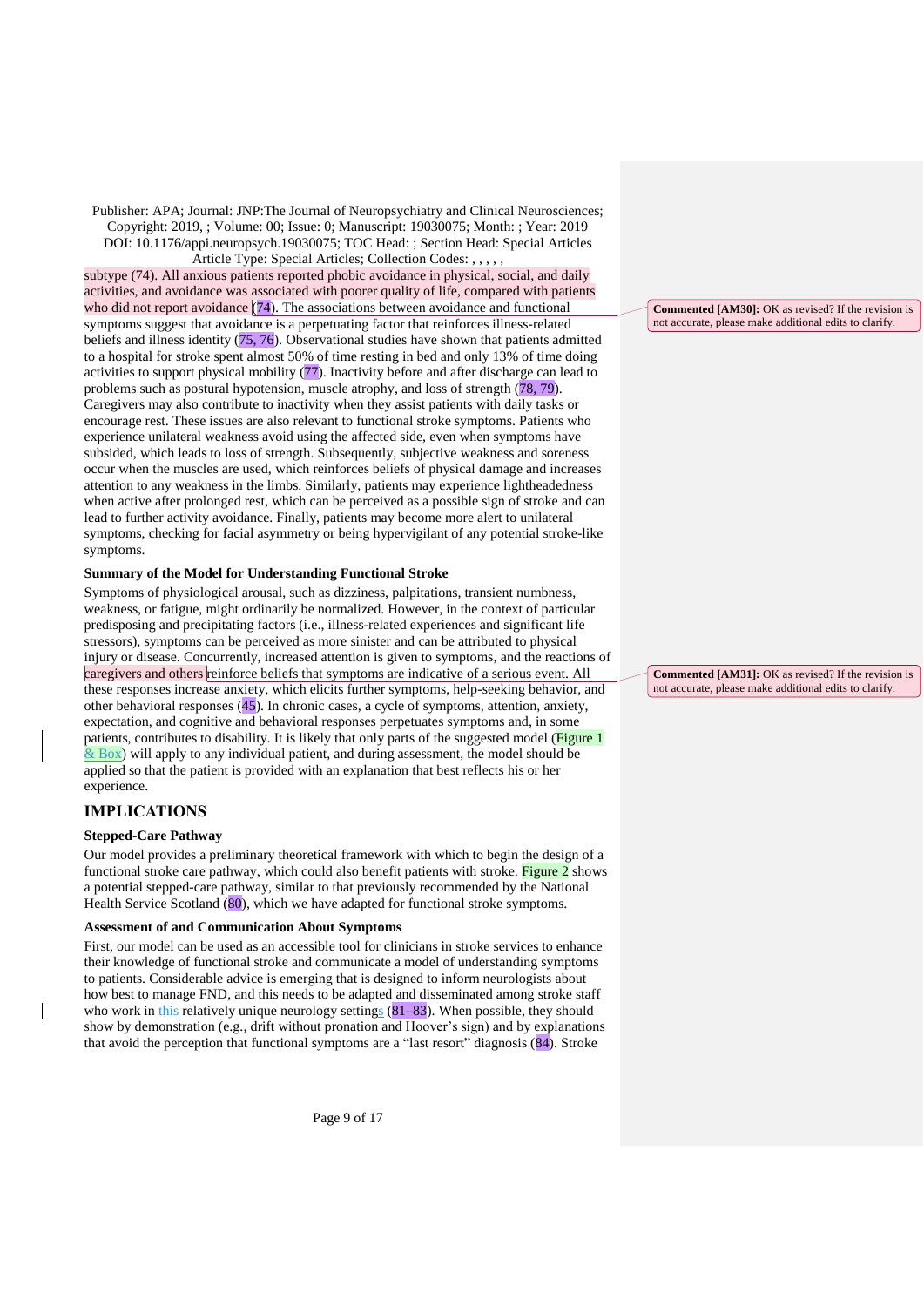Article Type: Special Articles; Collection Codes: , , , , ,

doctors may be the starting point of the multidisciplinary approach and must be able to give clear, unambiguous explanations that set the tone for later interventions (85), even when patients present with transient, subjective, or sensory symptoms that may be more difficult to demonstrate.

## **Low-Intensity Intervention**

Following clear communication of symptoms, the perpetuating factors outlined in our model could be targeted by interventions with use of cognitive or behavioral techniques in primary care or hospital settings (86). In line with long-standing recommendations (85) and a recent consensus statement (87), these interventions would need to be adapted and specialized to functional symptoms and could be delivered by a range of health professionals, such as psychologists, behavior therapists, and physiotherapists, who have the necessary expertise. Drawing on Chalder and Willis's (22) comprehensive discussion of transdiagnostic versus specific processes in functional disorders, we suggest that a functional stroke intervention should start by identifying the unique pattern of cognitive, emotional, and behavioral processes relevant to the etiology of a patient's symptoms. For example, patients who demonstrate a bias for cognitive responses may be more responsive to cognitive techniques, whereas those with a propensity for physiologically oriented responses and behaviors may benefit more from desensitizing interventions aimed at reducing arousal (66). Taking a transdiagnostic approach allows our model to be applicable to both FSMs and those with functional symptoms in addition to a vascular stroke.;  $\frac{1}{2}$ However, this relies on clinicians discussing with patients that symptoms and disability in stroke are, as in all other conditions, not entirely attributable to physical pathology but are also affected by cognitive and behavioral responses. Cognitively and behaviorally informed approaches have supporting evidence in improving outcomes for patients with functional symptoms (87–89).

## **Specialist Intervention**

A small number of FSM patients may require higher-intensity and longer-term intervention with psychiatric or psychological services, a referral the stroke clinician should suggest in the discharge letter to the general practitioner. Case studies are useful references that provide detailed examples of how such treatments can be implemented with patients who have acuteonset functional symptoms (90). Our model posits that factors evident during assessment can determine the appropriate referral pathway for an individual patient; for example, anxiety, strong illness-related beliefs, and avoidance behavior are likely important treatment targets in any treatment pathway, whereas significant trauma history may require earlier input from more specialist services. Some evidence suggests that patients who have high levels of physical dysfunction may benefit from access to intensive, specialized physiotherapy and that this is especially effective if accessed during the acute onset of symptoms (91). Neurophysiotherapists in stroke or neurology wards are more likely to have the skills to provide this intervention, compared with clinicians on general medical wards or in community settings. Therefore, an impetus may exist to allow FSM patients to have a longer inpatient stay.

## **Considerations Throughout Intervention**

## *Patient involvement.*

Patients should be actively involved in the formulation and treatment of their symptoms. Research demonstrates that patients with functional symptoms who have high level of involvement in treatment planning and who self-monitor improvement have better outcomes, compared with patients with low involvement (92).

**Commented [AM32]:** OK as revised? If the revision is not accurate, please make additional edits to clarify.

Page 10 of 17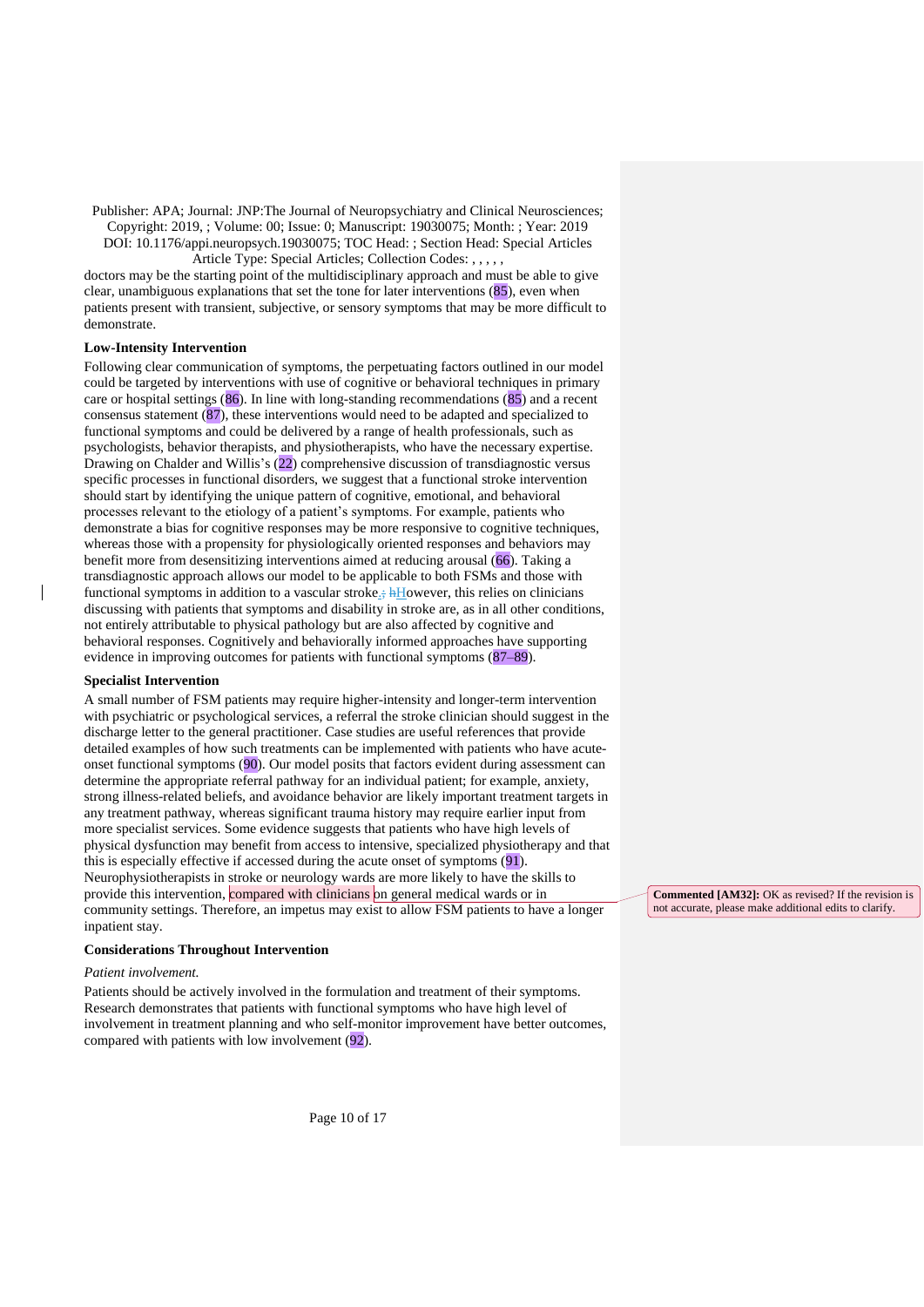### *Overmedicalization.*

A proportion of FSMs probably recover without intervention (11). Establishing a comprehensive care pathway could have the counterintuitive effect of reinforcing symptoms by inducing worry and illness beliefs and contributing to an illness identity, particularly in cases where when patients have transient symptoms. During assessment, clinicians must use their judgment to identify patients requiring immediate intervention versus those who may benefit from more of a "watchful waiting" approach. Our model suggests that patients who respond to symptoms with high levels of distress, catastrophic interpretations, and high levels of disability, compared with othercomparable to that of patients with other somatic symptoms/ functional disorders (93), would likely benefit from more immediate access to support. Regardless, it would still be pertinent to give a comprehensive explanation for the patient's symptoms, including explaining the interaction between psychological processes and physical symptoms (83). Equally important is recording that the patient experienced functional symptoms or, in cases in which there is also organic pathology, that there was a functional element to the presentation, because this is important in identifying a repeated or chronic pattern of symptoms in the future.

# **CONCLUSIONS**

In this model, we suggest functional stroke has a multimodal etiology. We hypothesize that functional stroke symptoms have potentially distinct patterns of contributory factors and may not necessarily follow the same chronic course as other functional conditions, because age at onset is, on average, older and the history of symptoms results in referral to emergency stroke settings, rather than to other community or neuropsychiatry services. Instead, the occurrence of distressing physiological symptoms and the subsequent acute social response, including admission to an acute stroke unit, are key precipitating events, which initiate a cascade of responses that can sustain symptoms. Research is needed to test our hypothesized model because existing studies have neglected functional stroke presentations. There is a strong clinical imperative for research to inform a clear care pathway for functional stroke within stroke services, because patients currently have little opportunity to gain a full understanding of their symptoms and stroke clinicians lack guidelines on how to manage these presentations.

### **References**

<jrn>1. Morris S, Hunter RM, Ramsay AIG, et al: Impact of centralising acute stroke services in English metropolitan areas on mortality and length of hospital stay: difference-indifferences analysis. BMJ 2014; 349:g4757</jrn>  $\overline{\text{Sim}}$   $\overline{\text{Gargalas}}$  S, Weeks R, Khan-Bourne N, et al: Incidence and outcome of functional

stroke mimics admitted to a hyperacute stroke unit. J Neurol Neurosurg Psychiatry 2017;  $88:2-6$  PubMed $\langle$ irn $\rangle$ 

<jrn>3. Gibson LM, Whiteley W: The differential diagnosis of suspected stroke: a systematic review. J R Coll Physicians Edinb 2013; 43:114–118 [PubMed<](https://www.ncbi.nlm.nih.gov/entrez/query.fcgi?cmd=Retrieve&db=PubMed&list_uids=23734351&dopt=Abstract)/jrn>

<jrn>4. Vroomen PCAJ, Buddingh MK, Luijckx GJ, et al: The incidence of stroke mimics among stroke department admissions in relation to age group. J Stroke Cerebrovasc Dis 2008; 17:418–422 [PubMed<](https://www.ncbi.nlm.nih.gov/entrez/query.fcgi?cmd=Retrieve&db=PubMed&list_uids=18984438&dopt=Abstract)/jrn>

<jrn>5. Factor SA, Podskalny GD, Molho ES: Psychogenic movement disorders: frequency, clinical profile, and characteristics. J Neurol Neurosurg Psychiatry 1995; 59:406-41[2](https://www.ncbi.nlm.nih.gov/entrez/query.fcgi?cmd=Retrieve&db=PubMed&list_uids=7561921&dopt=Abstract) [PubMed<](https://www.ncbi.nlm.nih.gov/entrez/query.fcgi?cmd=Retrieve&db=PubMed&list_uids=7561921&dopt=Abstract)/irn>

<jrn>6. Wilshire CE, Ward T: Psychogenic explanations of physical illness: time to examine the evidence. Perspect Psychol Sci 2016; 11:606-631 [PubMed<](https://www.ncbi.nlm.nih.gov/entrez/query.fcgi?cmd=Retrieve&db=PubMed&list_uids=27694458&dopt=Abstract)/jm>

**Commented [AM33]:** OK as revised? If the revision is not accurate, please make additional edits to clarify.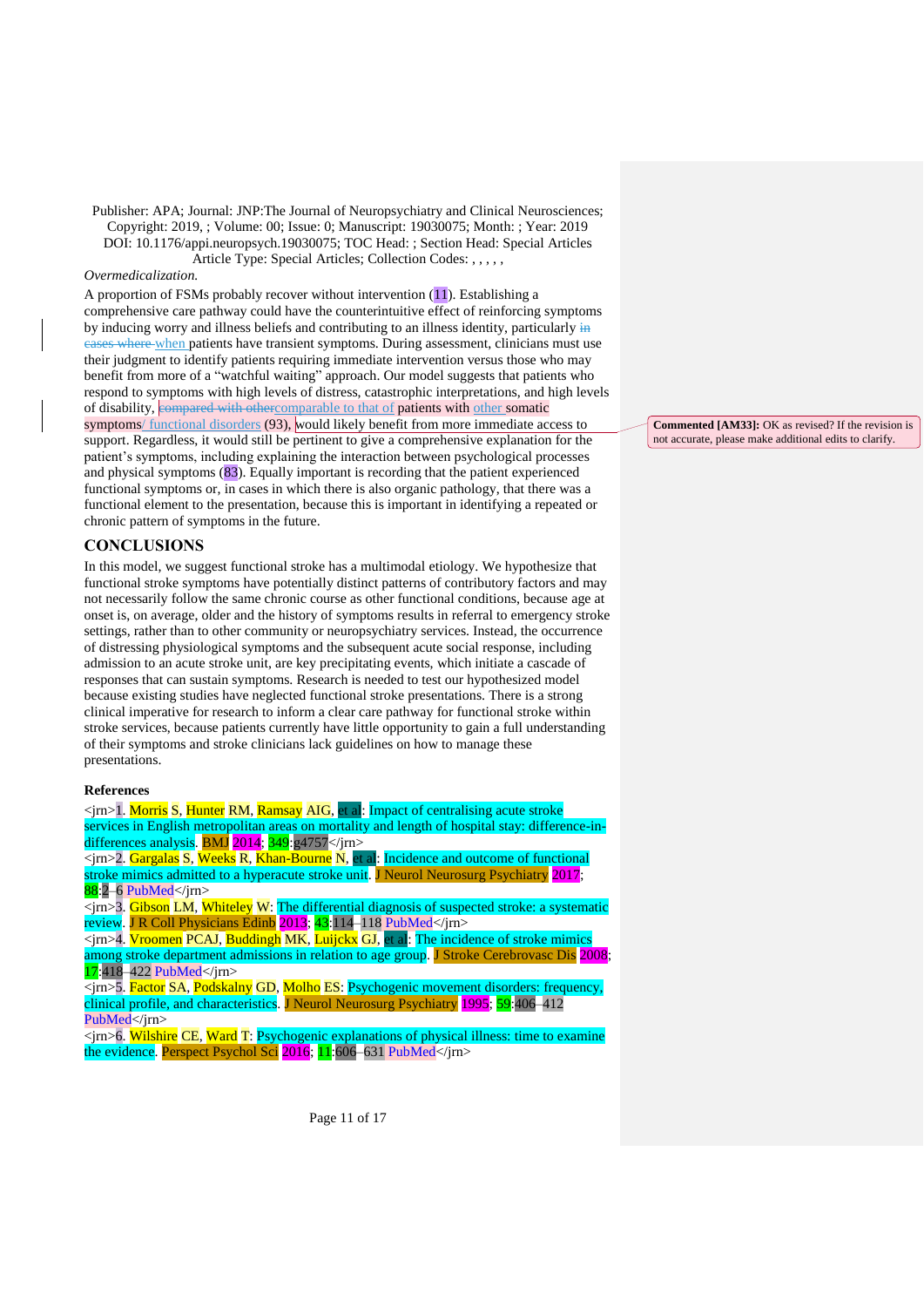Article Type: Special Articles; Collection Codes: , , , , , <jrn>7. Vroomen PCAJ, Buddingh MK, Luijckx GJ, De Keyser J: The incidence of stroke mimics among stroke department admissions in relation to age group. Journal of Stroke and Cerebrovascular Diseases 2008;17; 418-22.Jones AT, O'Connell NK, David AS: Epidemiology of functional stroke mimic patients: a systematic review and meta-analysis. Eur J Neurol (Epub ahead of print Aug 26, 2019)</jrn>

<jrn>8. Stone J, Carson A, Duncan R, et al: Who is referred to neurology clinics? The diagnoses made in 378[1](https://www.ncbi.nlm.nih.gov/entrez/query.fcgi?cmd=Retrieve&db=PubMed&list_uids=20646830&dopt=Abstract) new patients. Clin Neurol Neurosurg 2010; 112:747–751 [PubMed<](https://www.ncbi.nlm.nih.gov/entrez/query.fcgi?cmd=Retrieve&db=PubMed&list_uids=20646830&dopt=Abstract)/jrn>

<jrn>9. Jones AT, O'Connell NK, David AS: Epidemiology of functional stroke mimic patients: a systematic review and meta-analysis. Eur J Neurol 2019; Epub ahead of prin[t](https://www.ncbi.nlm.nih.gov/entrez/query.fcgi?cmd=Retrieve&db=PubMed&list_uids=31448489&dopt=Abstract) [PubMed<](https://www.ncbi.nlm.nih.gov/entrez/query.fcgi?cmd=Retrieve&db=PubMed&list_uids=31448489&dopt=Abstract)/irn>

<jrn>10. Nazir FS, Lees KR, Bone I: Clinical features associated with medically unexplained stroke-like symptoms presenting to an acute stroke unit. Eur J Neurol 2005; 12:81–8[5](https://www.ncbi.nlm.nih.gov/entrez/query.fcgi?cmd=Retrieve&db=PubMed&list_uids=15679694&dopt=Abstract) [PubMed<](https://www.ncbi.nlm.nih.gov/entrez/query.fcgi?cmd=Retrieve&db=PubMed&list_uids=15679694&dopt=Abstract)/irn>

<jrn>11. Gargalas S, Weeks R, Khan-Bourne N, et al: Incidence and outcome of functional stroke mimics admitted to a hyperacute stroke unit. J Neurol Neurosurg Psychiatry 2017; 88:2–6 [PubMed<](https://www.ncbi.nlm.nih.gov/entrez/query.fcgi?cmd=Retrieve&db=PubMed&list_uids=26319438&dopt=Abstract)/jrn>

<jrn>12. Stone J, Warlow C, Sharpe M: Functional weakness: clues to mechanism from the nature of onset. J Neurol Neurosurg Psychiatry 2012; 83:67–69 [PubMed<](https://www.ncbi.nlm.nih.gov/entrez/query.fcgi?cmd=Retrieve&db=PubMed&list_uids=21836030&dopt=Abstract)/jrn>

<jrn>13. Chernyshev OY, Martin-Schild S, Albright KC, et al: Safety of tPA in stroke mimics and neuroimaging-negative cerebral ischemia. Neurology 2010; 74:1340-134[5](https://www.ncbi.nlm.nih.gov/entrez/query.fcgi?cmd=Retrieve&db=PubMed&list_uids=20335564&dopt=Abstract) [PubMed<](https://www.ncbi.nlm.nih.gov/entrez/query.fcgi?cmd=Retrieve&db=PubMed&list_uids=20335564&dopt=Abstract)/jrn>

 $\langle \sin \theta | 14$ . Gelauff J, Stone J, Edwards M, et al: The prognosis of functional (psychogenic) motor symptoms: a systematic review. J Neurol Neurosurg Psychiatry 2014; 85:220–22[6](https://www.ncbi.nlm.nih.gov/entrez/query.fcgi?cmd=Retrieve&db=PubMed&list_uids=24029543&dopt=Abstract) [PubMed<](https://www.ncbi.nlm.nih.gov/entrez/query.fcgi?cmd=Retrieve&db=PubMed&list_uids=24029543&dopt=Abstract)/jrn>

<jrn>15. Nettleton S, O'Malley L, Watt I, et al: Enigmatic illness: narratives of patients who live with medically unexplained symptoms. Soc Theory Health 2004; 2:47–66</jrn> <jrn>16. Reuber M, Fernández G, Bauer J, et al: Diagnostic delay in psychogenic nonepileptic seizures. Neurology 2002; 58:493–495 [PubMed<](https://www.ncbi.nlm.nih.gov/entrez/query.fcgi?cmd=Retrieve&db=PubMed&list_uids=11839862&dopt=Abstract)/jrn>

<jrn>17. Monzoni CM, Duncan R, Grünewald R, et al: Are there interactional reasons why doctors may find it hard to tell patients that their physical symptoms may have emotional causes? A conversation analytic study in neurology outpatients. Patient Educ Couns 2011; 85:e189–e200 [PubMed<](https://www.ncbi.nlm.nih.gov/entrez/query.fcgi?cmd=Retrieve&db=PubMed&list_uids=21835573&dopt=Abstract)/jrn>

 $\langle \sin \rangle$  18. Robson C, Lian OS: "Blaming, shaming, humiliation": stigmatising medical interactions among people with non-epileptic seizures. Wellcome Open Res 2017; 2:5[5](https://www.ncbi.nlm.nih.gov/entrez/query.fcgi?cmd=Retrieve&db=PubMed&list_uids=29152594&dopt=Abstract) [PubMed<](https://www.ncbi.nlm.nih.gov/entrez/query.fcgi?cmd=Retrieve&db=PubMed&list_uids=29152594&dopt=Abstract)/jrn>

<jrn>19. Dawson A, Cloud GC, Pereira AC, et al: Stroke mimic diagnoses presenting to a hyperacute stroke unit. Clin Med 2016; 16:423–426 [PubMed<](https://www.ncbi.nlm.nih.gov/entrez/query.fcgi?cmd=Retrieve&db=PubMed&list_uids=27697802&dopt=Abstract)/jrn>

<jrn>20. Löwe B, Gerloff C: Functional somatic symptoms across cultures: perceptual and health care issues. Psychosom Med 2018; 80:412–415 [PubMed<](https://www.ncbi.nlm.nih.gov/entrez/query.fcgi?cmd=Retrieve&db=PubMed&list_uids=29677034&dopt=Abstract)/jrn>

<jrn>21. van Ravenzwaaij J, Olde Hartman T, van Ravesteijn H, et al: Explanatory models of medically unexplained symptoms: a qualitative analysis of the literature. Ment Health Fam Med 7:223-231</jrn>

<jrn>22. Chalder T, Willis C: "Lumping" and "splitting" medically unexplained symptoms: is there a role for a transdiagnostic approach? J Ment Health 2017; 26:187–19[1](https://www.ncbi.nlm.nih.gov/entrez/query.fcgi?cmd=Retrieve&db=PubMed&list_uids=28485682&dopt=Abstract) [PubMed<](https://www.ncbi.nlm.nih.gov/entrez/query.fcgi?cmd=Retrieve&db=PubMed&list_uids=28485682&dopt=Abstract)/jrn>

<jrn>23. Insel T, Cuthbert B, Garvey M, et al: Research domain criteria (RDoC): toward a new classification framework for research on mental disorders. Am J Psychiatry 2010; 167:748–751 [PubMed<](https://www.ncbi.nlm.nih.gov/entrez/query.fcgi?cmd=Retrieve&db=PubMed&list_uids=20595427&dopt=Abstract)/jrn>

**Commented [AM34]:** Reference citation #7 appears to be a duplicate of citation #9. Should another citation be listed for #9? If not, then the citations will have to be corrected and renumbered, both in the reference list and article text.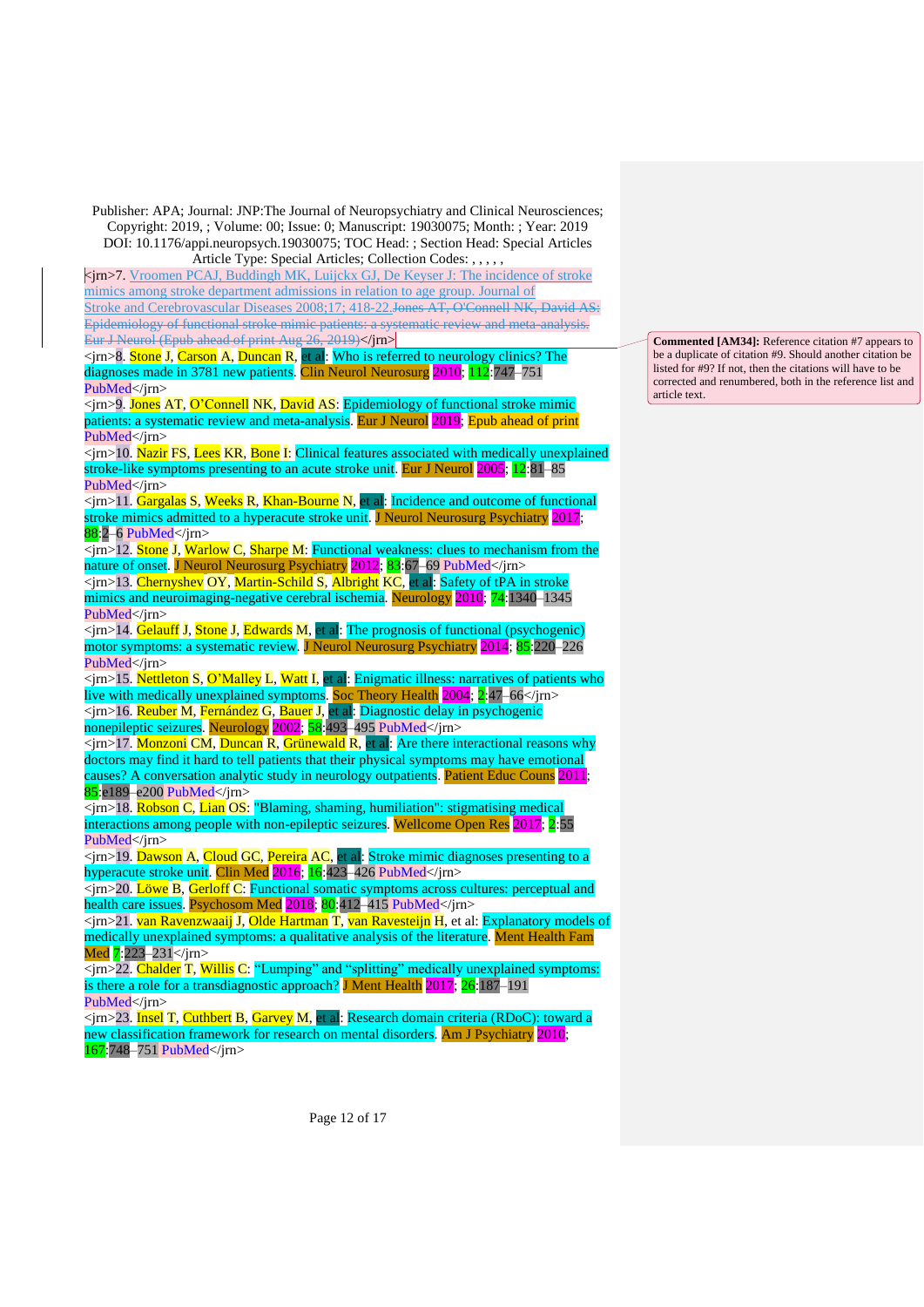<jrn>24. Mechanic D: Social psychologic factors affecting the presentation of bodily complaints. N Engl J Med 1972; 286:1132–1139 [PubMed<](https://www.ncbi.nlm.nih.gov/entrez/query.fcgi?cmd=Retrieve&db=PubMed&list_uids=4553340&dopt=Abstract)/jrn>

<jrn>25. Ludwig L, Pasman JA, Nicholson T, et al: Stressful life events and maltreatment in conversion (functional neurological) disorder: systematic review and meta-analysis of casecontrol studies. Lancet Psychiatry 2018; 5:307–320 [PubMed<](https://www.ncbi.nlm.nih.gov/entrez/query.fcgi?cmd=Retrieve&db=PubMed&list_uids=29526521&dopt=Abstract)/jrn>

<jrn>26. Karatzias T, Howard R, Power K, et al: Organic vs functional neurological disorders: the role of childhood psychological trauma. Child Abuse Negl 2017; [6](https://www.ncbi.nlm.nih.gov/entrez/query.fcgi?cmd=Retrieve&db=PubMed&list_uids=27886517&dopt=Abstract)3:1–6 [PubMed<](https://www.ncbi.nlm.nih.gov/entrez/query.fcgi?cmd=Retrieve&db=PubMed&list_uids=27886517&dopt=Abstract)/jrn>

<jrn>27. O'Connell N, Nicholson TR, Wessely S, et al: Characteristics of patients with motor functional neurological disorder in a large UK mental health service: a case-control study. Psychol Med (Epub ahead of print, Feb 18, 2019) [PubMed<](https://www.ncbi.nlm.nih.gov/entrez/query.fcgi?cmd=Retrieve&db=PubMed&list_uids=30773149&dopt=Abstract)/jrn>

<jrn>28. Binzer M, Eisemann M: Childhood experiences and personality traits in patients with motor conversion symptoms. Acta Psychiatr Scand 1998; 98:288–295 [PubMed<](https://www.ncbi.nlm.nih.gov/entrez/query.fcgi?cmd=Retrieve&db=PubMed&list_uids=9821450&dopt=Abstract)/jrn>  $\langle \sin \theta \rangle$  Nicholson TR, Aybek S, Craig T, et al: Life events and escape in conversion disorder. Psychol Med 2016; 46:2617–2626 [PubMed<](https://www.ncbi.nlm.nih.gov/entrez/query.fcgi?cmd=Retrieve&db=PubMed&list_uids=27377290&dopt=Abstract)/jrn>

<jrn>30. Roelofs K, Spinhoven P, Sandijck P, et al: The impact of early trauma and recent life-events on symptom severity in patients with conversion disorder. J Nerv Ment Dis<sup>2005</sup>; 193:508–514 [PubMed<](https://www.ncbi.nlm.nih.gov/entrez/query.fcgi?cmd=Retrieve&db=PubMed&list_uids=16082294&dopt=Abstract)/jrn>

 $\overline{\text{min}}$  31. Keynejad R, Frodl T, Kanaan R, et al: Stress and functional neurological disorders: mechanistic insights. J Neurol Neurosurg Psychiatry 2019; 90:813–821 [PubMed<](https://www.ncbi.nlm.nih.gov/entrez/query.fcgi?cmd=Retrieve&db=PubMed&list_uids=30409887&dopt=Abstract)/jrn>

<jrn>32. Fobian AD, Elliott L: A review of functional neurological symptom disorder etiology and the integrated etiological summary mode. J Psychiatry Neurosci 2018; 43:170– 190</jrn>

<jrn>33. Pareés I, Kojovic M, Pires C, et al: Physical precipitating factors in functional movement disorders. J Neurol Sci 2014; 338:174–177 [PubMed<](https://www.ncbi.nlm.nih.gov/entrez/query.fcgi?cmd=Retrieve&db=PubMed&list_uids=24439198&dopt=Abstract)/jrn>

<jrn>34. Stone J, Warlow C, Sharpe M: Functional weakness: clues to mechanism from the nature of onset. J Neurol, Neurosurg Psychiatry 2012; 83:67–69</jrn>

<jrn>35. Stone J, Carson A, Aditya H, et al: The role of physical injury in motor and sensory conversion symptoms: a systematic and narrative review. J Psychosom Res 2009; 66:383– 390 [PubMed<](https://www.ncbi.nlm.nih.gov/entrez/query.fcgi?cmd=Retrieve&db=PubMed&list_uids=19379954&dopt=Abstract)/jrn>

<jrn>36. Hotopf M, Mayou R, Wadsworth M, et al: Childhood risk factors for adults with medically unexplained symptoms: results from a national birth cohort study. Am J Psychiatry 1999; 156:1796–1800 [PubMed<](https://www.ncbi.nlm.nih.gov/entrez/query.fcgi?cmd=Retrieve&db=PubMed&list_uids=10553745&dopt=Abstract)/jrn>

<jrn>37. Edwards MJ, Adams RA, Brown H, et al: A Bayesian account of "hysteria". Brain 2012; 135:3495–3512 [PubMed<](https://www.ncbi.nlm.nih.gov/entrez/query.fcgi?cmd=Retrieve&db=PubMed&list_uids=22641838&dopt=Abstract)/jrn>

<jrn>38. Wilkins SS, Bourke P, Salam A, et al: Functional stroke mimics: incidence and characteristics at a primary stroke center in the Middle East. Psychosom Med 2018; 80:416– 421 [PubMed<](https://www.ncbi.nlm.nih.gov/entrez/query.fcgi?cmd=Retrieve&db=PubMed&list_uids=29394187&dopt=Abstract)/jrn>

<jrn>39. Flynn D, Ford GA, Rodgers H, et al: A time series evaluation of the FAST National Stroke Awareness Campaign in England. PLoS One 2014; 9:e104289 [PubMed<](https://www.ncbi.nlm.nih.gov/entrez/query.fcgi?cmd=Retrieve&db=PubMed&list_uids=25119714&dopt=Abstract)/jrn> <jrn>40. Mellon L, Hickey A, Doyle F, et al: Can a media campaign change health service

use in a population with stroke symptoms? Examination of the first Irish stroke awareness campaign. Emerg Med J  $2014$ ;  $31$ : 536–540 PubMed $\langle$ irn>

<jrn>41. Aybek S, Apazoglou K, Wegzyrk J, et al: Objective biomarkers of stress in motor functional neurological (conversion) disorder (P6.211). Neurology 2017; 16:88</jrn> <jrn>42. Douzenis A, Seretis D: Descriptive and predictive validity of somatic attributions in patients with somatoform disorders: a systematic review of quantitative research. J Psychosom Res 2013; 75:199–210 [PubMed<](https://www.ncbi.nlm.nih.gov/entrez/query.fcgi?cmd=Retrieve&db=PubMed&list_uids=23972408&dopt=Abstract)/jrn>

Page 13 of 17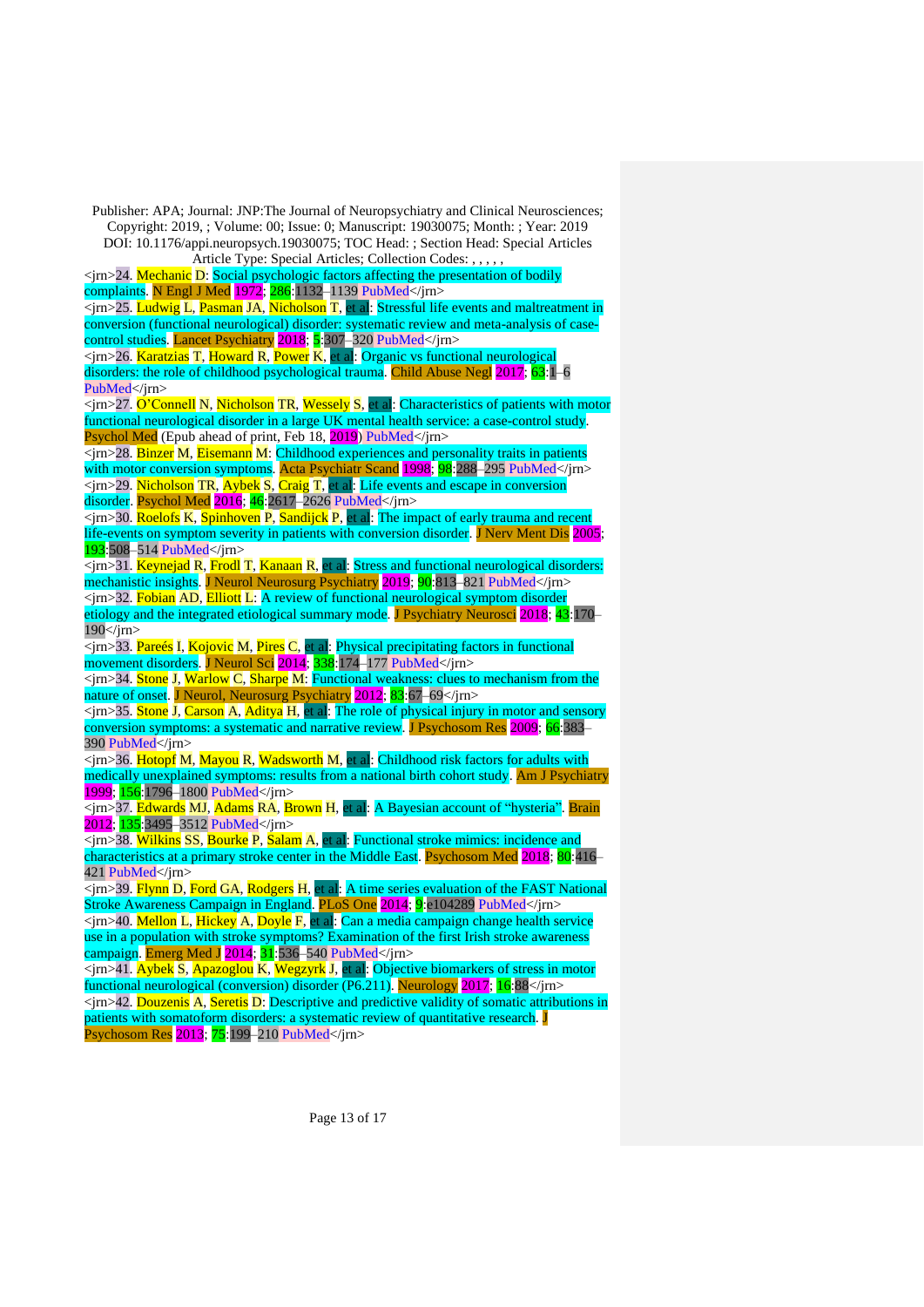Publisher: APA; Journal: JNP:The Journal of Neuropsychiatry and Clinical Neurosciences; Copyright: 2019, ; Volume: 00; Issue: 0; Manuscript: 19030075; Month: ; Year: 2019 DOI: 10.1176/appi.neuropsych.19030075; TOC Head: ; Section Head: Special Articles Article Type: Special Articles; Collection Codes: , , , , , <jrn>43. Woud ML, Zhang XC, Becker ES, et al: Catastrophizing misinterpretations predict somatoform-related symptoms and new onsets of somatoform disorders. J Psychosom Res 2016; 81:31–37 [PubMed<](https://www.ncbi.nlm.nih.gov/entrez/query.fcgi?cmd=Retrieve&db=PubMed&list_uids=26800636&dopt=Abstract)/jrn>  $\overline{\text{Sim}}$  44. Pick S, Goldstein L, Perez D, et al: Emotional processing in functional neurological disorder: a review, biopsychosocial model and research agenda. J Neurol Neurosurg Psychiatry 2019; 90:704–711 [PubMed<](https://www.ncbi.nlm.nih.gov/entrez/query.fcgi?cmd=Retrieve&db=PubMed&list_uids=30455406&dopt=Abstract)/jrn> <jrn>45. Reuber M, Brown RJ: Understanding psychogenic nonepileptic seizures: phenomenology, semiology and the Integrative Cognitive Model. Seizure 2017; 44:199–20[5](https://www.ncbi.nlm.nih.gov/entrez/query.fcgi?cmd=Retrieve&db=PubMed&list_uids=27988107&dopt=Abstract) [PubMed<](https://www.ncbi.nlm.nih.gov/entrez/query.fcgi?cmd=Retrieve&db=PubMed&list_uids=27988107&dopt=Abstract)/jrn> <jrn>46. Brown RJ: Different types of "dissociation" have different psychological mechanisms. J Trauma Dissociation 2006; 7:7–28 [PubMed<](https://www.ncbi.nlm.nih.gov/entrez/query.fcgi?cmd=Retrieve&db=PubMed&list_uids=17182491&dopt=Abstract)/jrn>  $\leq$ irn $>$ 47. Deary V, Chalder T, Sharpe M: The cognitive behavioural model of medically unexplained symptoms: a theoretical and empirical review. Clin Psychol Rev 2007; 27:781– 797 [PubMed<](https://www.ncbi.nlm.nih.gov/entrez/query.fcgi?cmd=Retrieve&db=PubMed&list_uids=17822818&dopt=Abstract)/jrn> <jrn>48. Nakao M, Barsky AJ: Clinical application of somatosensory amplification in psychosomatic medicine. Biopsychosoc Med 2007; 1:17 [PubMed<](https://www.ncbi.nlm.nih.gov/entrez/query.fcgi?cmd=Retrieve&db=PubMed&list_uids=17925010&dopt=Abstract)/jrn> <jrn>49. Rawlings GH, Brown I, Reuber M: Predictors of health-related quality of life in patients with epilepsy and psychogenic nonepileptic seizures. Epilepsy Behav 2017; 68:153– 158 [PubMed<](https://www.ncbi.nlm.nih.gov/entrez/query.fcgi?cmd=Retrieve&db=PubMed&list_uids=28189920&dopt=Abstract)/jrn> <jrn>50. Binzer M: Hopelessness and locus of control in patients with motor conversion disorder. Nord J Psychiatry 1999; 53:37-40</jrn> <jrn>51. Stone J, Warlow C, Sharpe M: The symptom of functional weakness: a controlled study of 107 patients. Brain 2010; 133:1537–1551 [PubMed<](https://www.ncbi.nlm.nih.gov/entrez/query.fcgi?cmd=Retrieve&db=PubMed&list_uids=20395262&dopt=Abstract)/jrn> <jrn>52. Brown RJ: Psychological mechanisms of medically unexplained symptoms: an integrative conceptual model. Psychol Bull 2004; 130:793–812 [PubMed<](https://www.ncbi.nlm.nih.gov/entrez/query.fcgi?cmd=Retrieve&db=PubMed&list_uids=15367081&dopt=Abstract)/jrn> <jrn>53. van Poppelen D, Saifee TA, Schwingenschuh P, et al: Attention to self in psychogenic tremor. Mov Disord 2011; 26:2575–2576 [PubMed<](https://www.ncbi.nlm.nih.gov/entrez/query.fcgi?cmd=Retrieve&db=PubMed&list_uids=22025317&dopt=Abstract)/jrn> <jrn>54. Pareés I, Saifee TA, Kassavetis P, et al: Believing is perceiving: mismatch between self-report and actigraphy in psychogenic tremor. Brain 2012; 135:117-123 [PubMed<](https://www.ncbi.nlm.nih.gov/entrez/query.fcgi?cmd=Retrieve&db=PubMed&list_uids=22075068&dopt=Abstract)/irn>  $\langle$ jrn>55. Teodoro T, Edwards MJ, Isaacs JD: A unifying theory for cognitive abnormalities in functional neurological disorders, fibromyalgia and chronic fatigue syndrome: systematic review. J Neurol Neurosurg Psychiatry 2018; 89:1308-1319 [PubMed<](https://www.ncbi.nlm.nih.gov/entrez/query.fcgi?cmd=Retrieve&db=PubMed&list_uids=29735513&dopt=Abstract)/jm> <jrn>56. Bakvis P, Spinhoven P, Roelofs K: Basal cortisol is positively correlated to threat vigilance in patients with psychogenic nonepileptic seizures. Epilepsy Behav 2009; 16:558– 560 [PubMed<](https://www.ncbi.nlm.nih.gov/entrez/query.fcgi?cmd=Retrieve&db=PubMed&list_uids=19818692&dopt=Abstract)/jrn>  $\overline{\text{p}}$  =  $\frac{1}{2}$ . Henningsen P, Gündel H, Kop WJ, et al: Persistent physical symptoms as perceptual dysregulation: a neuropsychobehavioral model and its clinical implications. Psychosom Med 2018; 80:422–431 [PubMed<](https://www.ncbi.nlm.nih.gov/entrez/query.fcgi?cmd=Retrieve&db=PubMed&list_uids=29621046&dopt=Abstract)/jrn> <jrn>58. Williams IA, Levita L, Reuber M: Emotion dysregulation in patients with psychogenic nonepileptic seizures: a systematic review based on the extended process model. Epilepsy Behav 2018; 86:37–48 [PubMed<](https://www.ncbi.nlm.nih.gov/entrez/query.fcgi?cmd=Retrieve&db=PubMed&list_uids=30075361&dopt=Abstract)/jrn> <jrn>59. Aybek S, Nicholson TR, Draganski B, et al: Grey matter changes in motor conversion disorder. J Neurol Neurosurg Psychiatry 2014; 85:236–238 [PubMed<](https://www.ncbi.nlm.nih.gov/entrez/query.fcgi?cmd=Retrieve&db=PubMed&list_uids=23236016&dopt=Abstract)/jrn> <jrn>60. Aybek S, Nicholson TR, Zelaya F, et al: Neural correlates of recall of life events in conversion disorder. JAMA Psychiatry 2014; 71:52-60 [PubMed<](https://www.ncbi.nlm.nih.gov/entrez/query.fcgi?cmd=Retrieve&db=PubMed&list_uids=24258270&dopt=Abstract)/jrn> <jrn>61. Eysenck HJ: The learning theory model of neurosis: a new approach. Behav Res Ther 1976; 14:251-267 [PubMed<](https://www.ncbi.nlm.nih.gov/entrez/query.fcgi?cmd=Retrieve&db=PubMed&list_uids=962779&dopt=Abstract)/jrn>

Page 14 of 17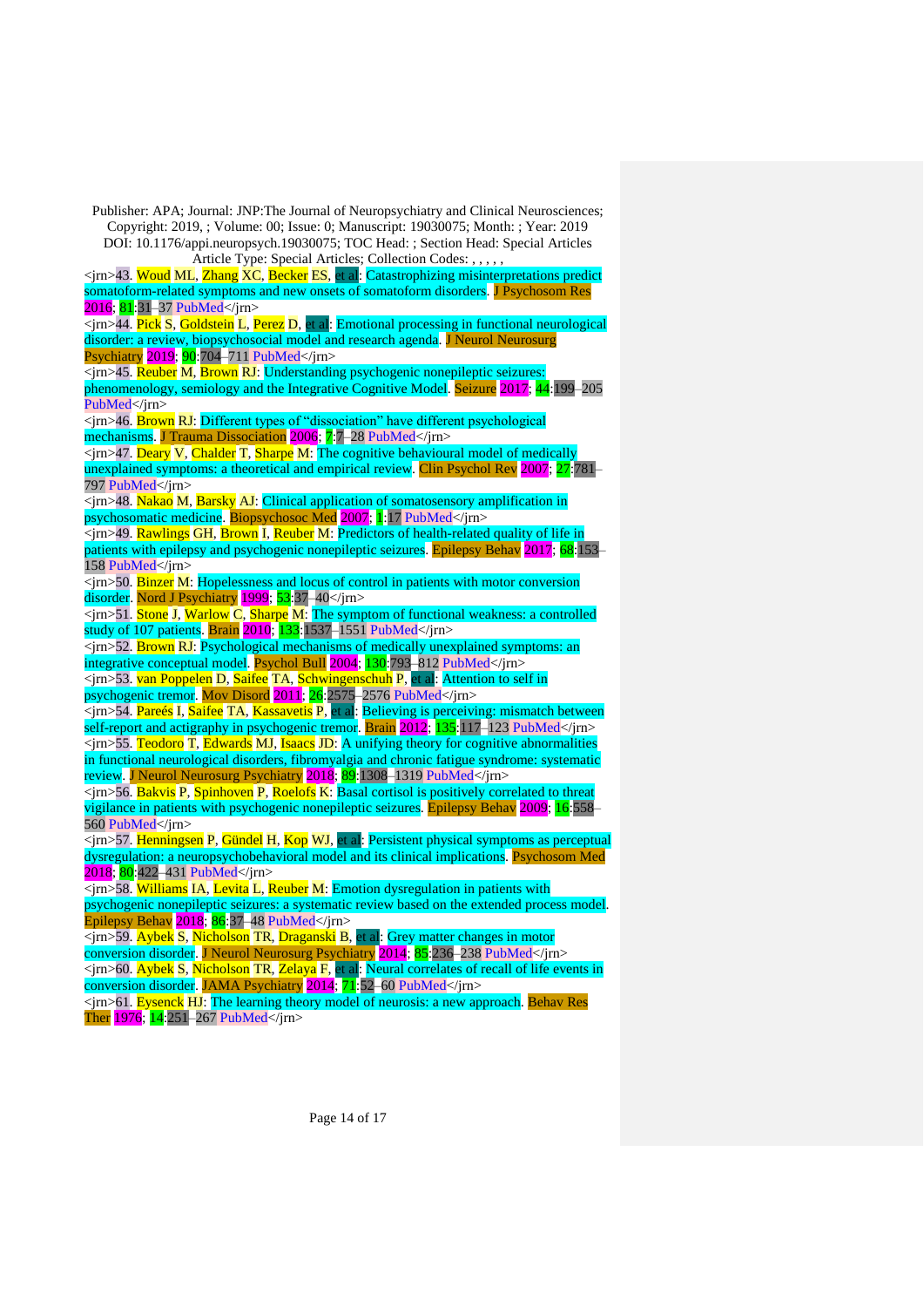$\le$ edb $\ge$ 62. Lang PJ: Fear reduction and fear behaviour: problems in treating a construct; in Research in Psychotherapy. Edited by Shilien JM. Washington, DC, American Psychological Association, 1968 </edb>

<bok>63. Lang PJ, Rice DG, Sternbach RA: The Psychophysiology of Emotion. New York, Holt, Rinehart and Winston, 1972</bok>

 $\leq$ jrn $>$ 64. Rachman S, Hodgson R: I. Synchrony and desynchrony in fear and avoidance. Behav Res Ther 1974; 12:311–318 [PubMed<](https://www.ncbi.nlm.nih.gov/entrez/query.fcgi?cmd=Retrieve&db=PubMed&list_uids=4155621&dopt=Abstract)/jrn>

 $\leq$ edb $\geq$ 65. Lacey JI: Somatic response patterning and stress: some revisions of activation theory; in Psychological Stress. Edited by Appley MH, Trumbell R. New York, Appleton-Century-Crofts, 1967</edb>

<jrn>66. Hugdahl K: The three-systems-model of fear and emotion: a critical examination. Behav Res Ther 1981; 19:75–85 [PubMed<](https://www.ncbi.nlm.nih.gov/entrez/query.fcgi?cmd=Retrieve&db=PubMed&list_uids=7225039&dopt=Abstract)/jrn>

 $\langle \sin \sqrt{67} \cdot \text{Levy} \cdot \text{RL} \cdot \text{Whitehead} \cdot \text{WE} \cdot \text{Walker} \cdot \text{LS}$ , et al: Increased somatic complaints and health-care utilization in children: effects of parent IBS status and parent response to gastrointestinal symptoms. Am J Gastroenterol 2004; 99:2442–2451 [PubMed<](https://www.ncbi.nlm.nih.gov/entrez/query.fcgi?cmd=Retrieve&db=PubMed&list_uids=15571594&dopt=Abstract)/jrn>

<jrn>68. Feinstein A: Conversion disorder: advances in our understanding. CMAJ 2011; 183:915–920 [PubMed<](https://www.ncbi.nlm.nih.gov/entrez/query.fcgi?cmd=Retrieve&db=PubMed&list_uids=21502352&dopt=Abstract)/jrn>

<jrn>69. Mobini S: Psychology of medically unexplained symptoms: a practical review. Cogent Psychol  $2015$ ;  $2:1$  </jrn>

 $\overline{\text{Simp}}$  70. Whitehead K, Stone J, Norman P, et al: Differences in relatives' and patients' illness perceptions in functional neurological symptom disorders compared with neurological diseases. Epilepsy Behav 2015; 42:159–164 [PubMed<](https://www.ncbi.nlm.nih.gov/entrez/query.fcgi?cmd=Retrieve&db=PubMed&list_uids=25516111&dopt=Abstract)/jrn>

 $\langle \sin \sqrt{71} \cdot \sin \sqrt{71} \cdot \sin \sqrt{71} \cdot \sin \sqrt{71} \cdot \sin \sqrt{71} \cdot \sin \sqrt{71} \cdot \sin \sqrt{71} \cdot \sin \sqrt{71} \cdot \sin \sqrt{71} \cdot \sin \sqrt{71} \cdot \sin \sqrt{71} \cdot \sin \sqrt{71} \cdot \sin \sqrt{71} \cdot \sin \sqrt{71} \cdot \sin \sqrt{71} \cdot \sin \sqrt{71} \cdot \sin \sqrt{71} \cdot \sin \sqrt{71} \cdot \sin \sqrt{71} \cdot \sin \sqrt{71} \cdot \sin \sqrt{71} \cdot \sin \sqrt{71}$ year post-discharge following minor stroke: a descriptive qualitative study. Int J Nurs Stud 2009; 46:1194–1200 [PubMed<](https://www.ncbi.nlm.nih.gov/entrez/query.fcgi?cmd=Retrieve&db=PubMed&list_uids=19303597&dopt=Abstract)/jrn>

 $\overline{\text{p}}$  /sm  $\overline{\text{p}}$  2. Wade DT, Halligan PW: Social roles and long-term illness: is it time to rehabilitate convalescence? Clin Rehabil 2007; 21:291–298 [PubMed<](https://www.ncbi.nlm.nih.gov/entrez/query.fcgi?cmd=Retrieve&db=PubMed&list_uids=17613570&dopt=Abstract)/jrn>

<jrn>73. Moss-Morris R, Petrie KJ, Weinman J: Functioning in chronic fatigue syndrome: do illness perceptions play a regulatory role? Br J Health Psychol 2018; 1:15–25</jrn>

<jrn>74. Chun HY, Whiteley WN, Dennis MS, et al: Anxiety after stroke: the importance of subtyping. Stroke 2018; 49:556–564 [PubMed<](https://www.ncbi.nlm.nih.gov/entrez/query.fcgi?cmd=Retrieve&db=PubMed&list_uids=29437982&dopt=Abstract)/jrn>

<jrn>75. Salkovskis PM, Warwick HM, Deale AC: Cognitive-behavioral treatment for severe and persistent health anxiety (hypochondriasis). Brief Treat Crisis Interv 2003; 3:353–  $367$   $\langle$  irn  $>$ 

<jrn>76. Dimaro LV, Dawson DL, Roberts NA, et al: Anxiety and avoidance in psychogenic nonepileptic seizures: the role of implicit and explicit anxiety. Epilepsy Behav  $2014$ ;  $33:77-$ 86 [PubMed<](https://www.ncbi.nlm.nih.gov/entrez/query.fcgi?cmd=Retrieve&db=PubMed&list_uids=24632427&dopt=Abstract)/jrn>

<jrn>77. Bernhardt J, Dewey H, Thrift A, et al: Inactive and alone: physical activity within the first 14 days of acute stroke unit care. Stroke 2004; 35:1005-1009 [PubMed<](https://www.ncbi.nlm.nih.gov/entrez/query.fcgi?cmd=Retrieve&db=PubMed&list_uids=14988574&dopt=Abstract)/jrn>

<jrn>78. Kong KH, Chuo AM: Incidence and outcome of orthostatic hypotension in stroke patients undergoing rehabilitation. Arch Phys Med Rehabil 2003; 84:559–562 [PubMed<](https://www.ncbi.nlm.nih.gov/entrez/query.fcgi?cmd=Retrieve&db=PubMed&list_uids=12690595&dopt=Abstract)/jrn> <jrn>79. Scherbakov N, von Haehling S, Anker SD, et al: Stroke induced sarcopenia: muscle wasting and disability after stroke. Int J Cardiol 2013; 170:89–94 [PubMed<](https://www.ncbi.nlm.nih.gov/entrez/query.fcgi?cmd=Retrieve&db=PubMed&list_uids=24231058&dopt=Abstract)/jrn>

<other>80. Healthcare Improvement Scotland: Stepped care for functional neurological symptoms: a new approach to improving outcomes for a common neurological problem in Scotland. Edinburgh, National Health Service, Healthcare Improvement Scotland,  $2012$  </other>

 $\overline{\text{Sim-81}}$ . Stone J, Carson A, Sharpe M: Functional symptoms in neurology: management. J Neurol Neurosurg Psychiatry 2005; 76(suppl 1):i13–i21 [PubMed<](https://www.ncbi.nlm.nih.gov/entrez/query.fcgi?cmd=Retrieve&db=PubMed&list_uids=15718216&dopt=Abstract)/jrn>

Page 15 of 17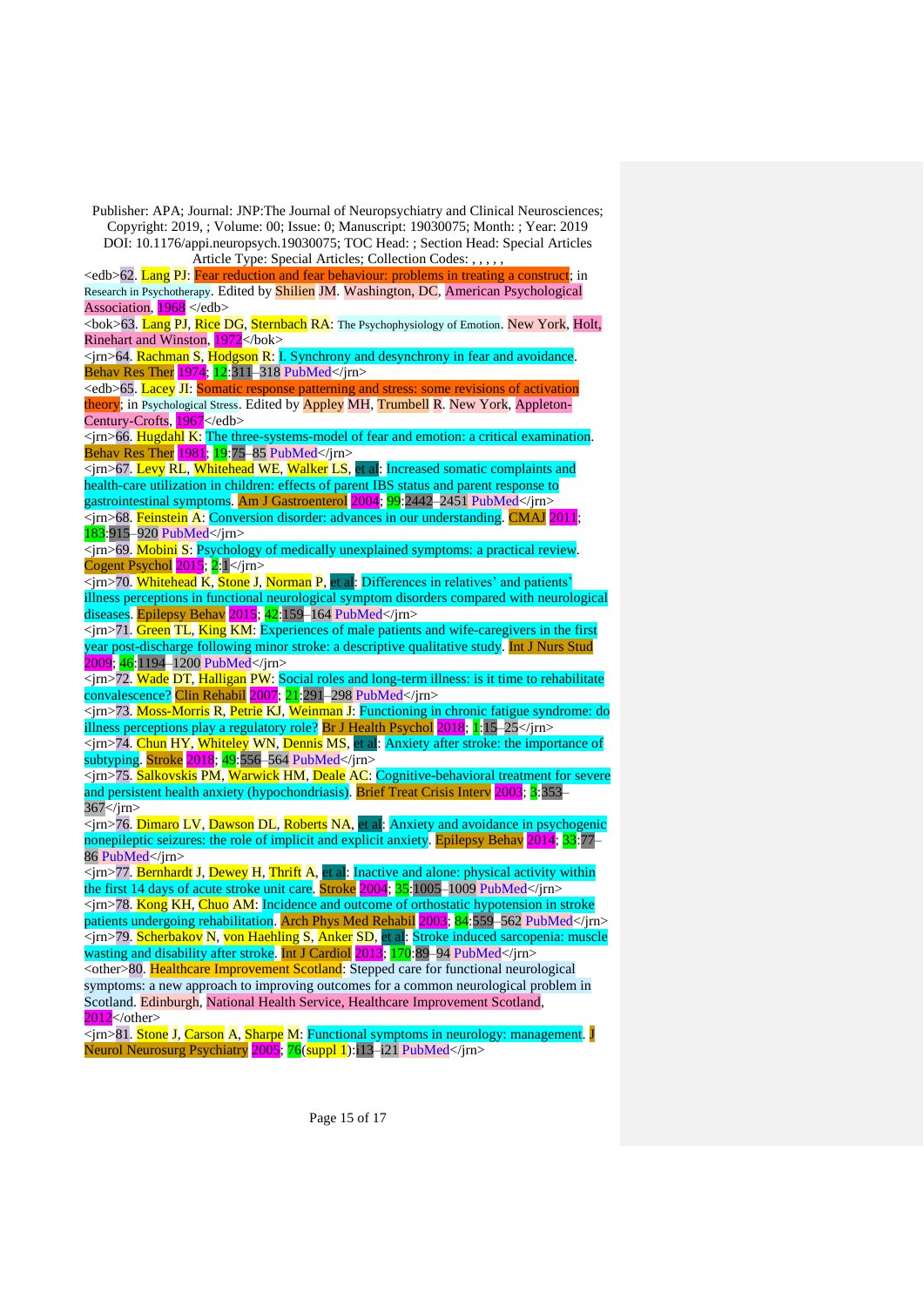<jrn>82. Stone J: Functional neurological disorders: the neurological assessment as

treatment. Pract Neurol 2016; 16:7–17 [PubMed<](https://www.ncbi.nlm.nih.gov/entrez/query.fcgi?cmd=Retrieve&db=PubMed&list_uids=26715762&dopt=Abstract)/jrn>

<jrn>83. Stone J, Carson A, Sharpe M: Functional symptoms and signs in neurology: assessment and diagnosis. J Neurol Neurosurg Psychiatry 2005; 76(suppl 1):i2–i1[2](https://www.ncbi.nlm.nih.gov/entrez/query.fcgi?cmd=Retrieve&db=PubMed&list_uids=15718217&dopt=Abstract) [PubMed<](https://www.ncbi.nlm.nih.gov/entrez/query.fcgi?cmd=Retrieve&db=PubMed&list_uids=15718217&dopt=Abstract)/irn>

<jrn>84. Hudson S: Stroke mimic: functional neurological disorder. Br J Neurosci Nurs 2019; 15:148–152</jrn>

<bok>85. Chalder T: Cognitive Behavioural Therapy as a Treatment for Conversion Hysteria. Oxford, United Kingdom, Oxford University Press, \_2001\_\_\_\_\_\_</bok> <jrn>86. Edwards MJ: Functional neurological symptoms: welcome to the new normal. Pract Neurol 2016; 16:2–3 [PubMed<](https://www.ncbi.nlm.nih.gov/entrez/query.fcgi?cmd=Retrieve&db=PubMed&list_uids=26769760&dopt=Abstract)/jrn>

<jrn>87. Nielsen G, Stone J, Matthews A, et al: Physiotherapy for functional motor disorders: a consensus recommendation. J Neurol Neurosurg Psychiatry 2015; 86:1113–111[9](https://www.ncbi.nlm.nih.gov/entrez/query.fcgi?cmd=Retrieve&db=PubMed&list_uids=25433033&dopt=Abstract) [PubMed<](https://www.ncbi.nlm.nih.gov/entrez/query.fcgi?cmd=Retrieve&db=PubMed&list_uids=25433033&dopt=Abstract)/jrn>

<jrn>88. Lehn A, Gelauff J, Hoeritzauer I, et al: Functional neurological disorders: mechanisms and treatment. J Neurol 2016; 263:611–620 [PubMed<](https://www.ncbi.nlm.nih.gov/entrez/query.fcgi?cmd=Retrieve&db=PubMed&list_uids=26410744&dopt=Abstract)/jrn> <jrn>89. Sharpe M, Walker J, Williams C, et al: Guided self-help for functional (psychogenic) symptoms: a randomized controlled efficacy trial. Neurology 2011; 77:564– 572 [PubMed<](https://www.ncbi.nlm.nih.gov/entrez/query.fcgi?cmd=Retrieve&db=PubMed&list_uids=21795652&dopt=Abstract)/jrn>

<jrn>90. Chalder T: Non-epileptic attacks: a cognitive and behavioural approach in a single case with a four-year follow-up. Clin Psychol Psychother 1996; 3:291–297</jrn> <jrn>91. Nielsen G, Buszewicz M, Stevenson F, et al: Randomised feasibility study of physiotherapy for patients with functional motor symptoms. J Neurol Neurosurg Psychiatry 2017; 88:484–490 [PubMed<](https://www.ncbi.nlm.nih.gov/entrez/query.fcgi?cmd=Retrieve&db=PubMed&list_uids=27694498&dopt=Abstract)/jrn>

<jrn>92. Wooley SC, Blackwell B, Winget C: A learning theory model of chronic illness behavior: theory, treatment, and research. Psychosom Med 1978; 40:379–401 [PubMed<](https://www.ncbi.nlm.nih.gov/entrez/query.fcgi?cmd=Retrieve&db=PubMed&list_uids=715141&dopt=Abstract)/jm> <jrn>93. Dimsdale JE, Creed F, Escobar J, et al: Somatic symptom disorder: an important change in DSM. J Psychosom Res 2013; 75:223–228 [PubMed<](https://www.ncbi.nlm.nih.gov/entrez/query.fcgi?cmd=Retrieve&db=PubMed&list_uids=23972410&dopt=Abstract)/jrn>

## **Vignette: Functional stroke presentation**

**Admission to stoke ward:** A middle-aged man developed a headache, tingling down his right arm, and breathlessness. A short time later, he collapsed at home and was taken by ambulance to a hospital, where he displayed right-sided weakness in his arm and leg and mild dysarthria. His wife called the ambulance because she remembered the FAST (face, arm, speech, and time) campaign on television. After an assessment on admission, clinicians decided to proceed with thrombolysis because of risk factors in his medical history. His symptoms rapidly abated, and he was discharged and asked to return for a follow-up outpatient clinic appointment. Computerized tomography and MRI scans were both negative for stroke, and clinicians decided that it was a functional stroke presentation.

**Social history:** The patient has a high level of social and occupational functioning. He has a university education and stable employment and is married with children. Work is stressful, and he has deadlines approaching. There have been layoffs in other departments, but the patient suspects his job is safe. His wife is concerned about his symptoms, because it is out of character for him to be unwell.

**Medical history:** The patient has a few stroke risks, including hypertension, but is otherwise in good health. He reports suffering from headaches for a few days before his admission to the stroke ward and says that this is unusual because he has never suffered from headaches in the past.

**Family history:** The patient's father died from cardiovascular illness, and he believes that his paternal grandfather had a stroke in older age.

**Follow-up:** Follow-up scans confirm that no stoke occurred. The patient reports ongoing mild weakness in the right side of his body and word-finding difficulties after his admission to the stroke

**Commented [AM35]:** Reference citation #85 appears to be incomplete. Please provide the year of publication of the book.

**Commented [AM36]:** See note in the article text about the box.

Page 16 of 17